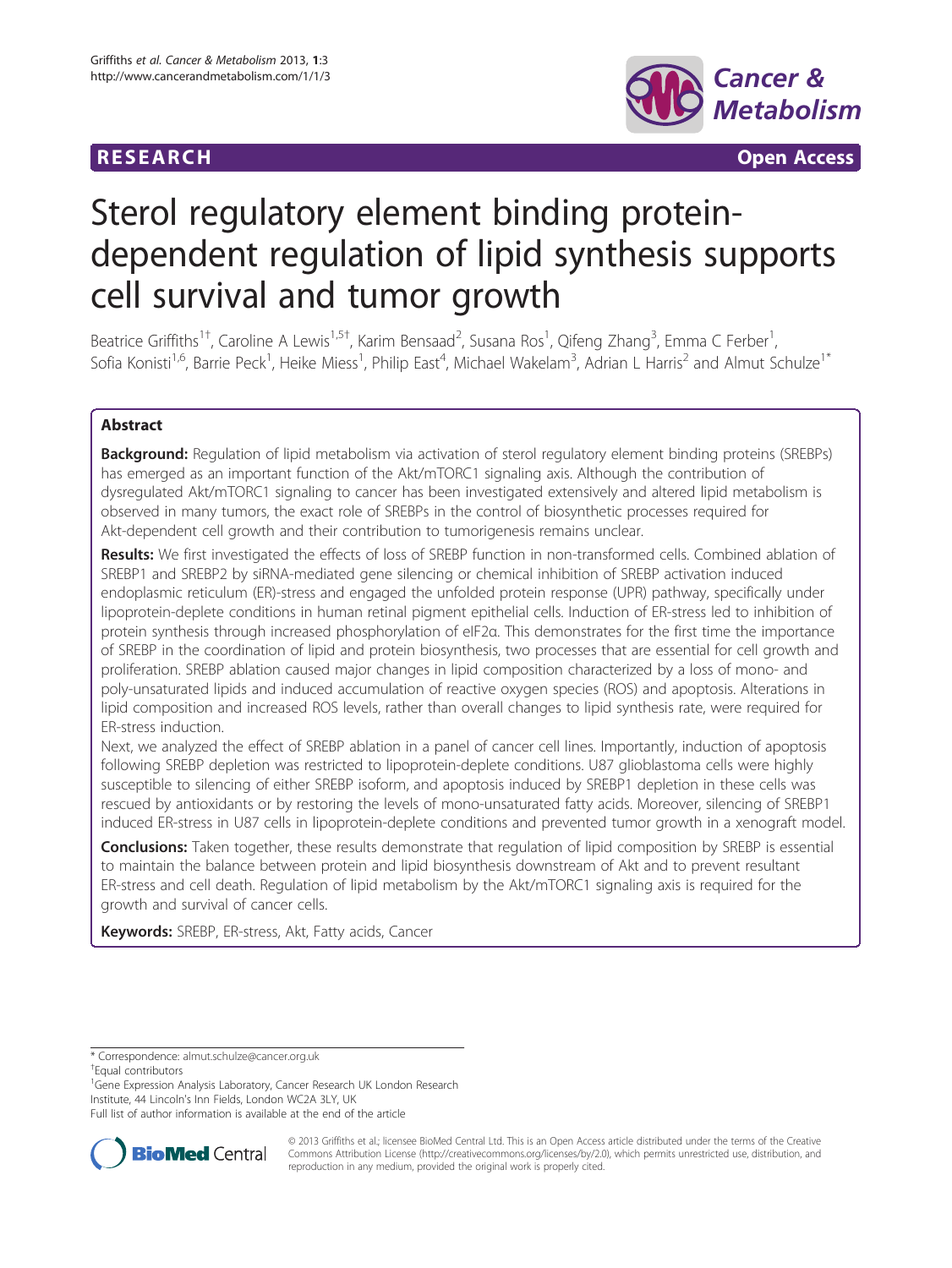## Background

Cell growth requires the coordinated synthesis of macromolecules including proteins and lipids. Induction of protein synthesis is regulated by the activity of the mammalian target of rapamycin complex 1 (mTORC1), a kinase complex activated in response to growth factor signaling [[1](#page-19-0)]. mTORC1 phosphorylates the ribosomal protein S6 kinases 1 and 2 (S6K1 and S6K2) and eukaryotic translation initiation factor 4E binding protein 1 (4E-BP1). The role of mTORC1 in the regulation of lipid synthesis has emerged recently [[2,3\]](#page-19-0). It has been shown that mTORC1 regulates the activity of the sterol regulatory element binding proteins (SREBPs), a small family of lipogenic transcription factors. SREBPs regulate the expression of genes required for the synthesis of fatty acids and cholesterol [\[4\]](#page-20-0). SREBPs are expressed as inactive precursors and reside as integral trans-membrane proteins within the ER membrane where they bind to the SREBP cleavage activating protein (SCAP). When intracellular sterol concentrations are low, SREBP/SCAP complexes translocate to the Golgi where the SREBP protein is cleaved in a two-step process. This releases the N-terminal half of the protein, which translocates to the nucleus and binds to sterol regulatory element (SRE)-sequences in the promoters of its target genes [[5](#page-20-0)]. Three SREBP isoforms, SREBP1a, SREBP1c and SREBP2, have been identified in mammalian cells [[6\]](#page-20-0).

Several lines of evidence indicate the involvement of the Akt/mTORC1 signaling axis in the regulation of SREBP. We have shown that mTORC1 is required for the nuclear accumulation of mature SREBP1 in response to Akt activation [\[7](#page-20-0)]. Crucially, depletion of all SREBP isoforms in immortalized human epithelial cells blocked the Akt-dependent increase in cell size, indicating that lipid synthesis is required for cell growth. Furthermore, silencing of the gene coding for SREBP in flies (HLH160/dSREBP) caused a reduction in cell and organ size [\[7](#page-20-0)], strongly suggesting a role for SREBP in the regulation of cell growth. mTORC1 is also required for the stimulation of lipogenesis in the liver by regulating expression of the SREBP1c gene [[8\]](#page-20-0), and SREBP dependent gene expression was identified as part of a metabolic regulatory network downstream of mTORC1 in cells deficient for the tuberous sclerosis complex 1 or 2 genes (TSC1 or TSC2) [\[9\]](#page-20-0). Interestingly, activation of SREBP1 and enhanced expression of lipogenic genes have been observed in human glioblastoma multiforme (GBM) carrying activating mutations in the epidermal growth factor receptor (EGFR) and inhibition of lipid synthesis blocked xenograft growth of glioblastoma cells expressing mutant EGFR [[10\]](#page-20-0). It seems likely that cancer cells require SREBP to fulfill the increased lipid demand for rapid proliferation. However, it has not yet been investigated whether inhibition of SREBP function could affect other biosynthetic processes required for cell growth.

The unfolded protein response (UPR) is a stress pathway that is activated in response to the accumulation of misfolded proteins in the ER (also referred to as ER-stress). UPR engagement inhibits general protein translation and triggers the expression of genes required to resolve the folding defect, including ER-resident chaperones and proteases. Prolonged ER-stress or failure to repair the damage leads to the induction of apoptosis. The ER-stress response consists of three main pathways with partially overlapping functions [[11](#page-20-0)]. Accumulation of unfolded proteins in the ER induces activation of the inositol-requiring protein-1 (IRE1), an ER-resident endonuclease [[12\]](#page-20-0). IRE1-mediated splicing of X-box binding protein 1 (XBP-1) mRNA allows translation of this transcription factor and leads to expression of genes involved in degradation of misfolded proteins within the ER lumen [[13\]](#page-20-0). Interestingly, XBP-1 also regulates the expression of genes involved in the synthesis of membrane phospholipids, thereby connecting ER-stress to membrane biogenesis [[14\]](#page-20-0). The second arm of the ERstress response involves the proteolytic activation of the activating transcription factor-6 (ATF6) [[15](#page-20-0)] and controls the expression of chaperones and other factors involved in protein quality control [[16](#page-20-0)]. ER-stress also activates the eukaryotic translation initiation factor 2 alpha kinase 3 (EIF2AK3 also known as PERK), which phosphorylates the α-subunit of the eukaryotic translation initiation factor-2 (eIF2 $\alpha$ ) on serine 51. This inhibits the guanine nucleotide exchange factor eIF2B, thereby preventing general protein synthesis [[17](#page-20-0)] while specifically facilitating the translation of the activating transcription factor-4 (ATF4). ATF4 induces expression of the C/ EBP-homologous protein (CHOP), a transcription factor that regulates the expression of pro-apoptotic genes in response to ER-stress [\[18](#page-20-0)]. The complete program of transcriptional and translational changes triggered by eIF2 $\alpha$  phosphorylation is known as the integrated stress response (ISR). It induces the expression of genes involved in amino acid metabolism and resistance to oxidative stress and supports the cellular adaptation to conditions of ER-stress [[19\]](#page-20-0).

Chemical inhibition of cholesterol biosynthesis has been shown to induce the ISR, while activation of PERK reduced the accumulation of mature SREBP in response to sterol depletion [\[20\]](#page-20-0). Another study found that PERK regulates lipogenesis during mouse mammary gland development by inhibiting the translation of the insulin-induced gene 1 (INSIG1), an inhibitor of SREBP processing [[21](#page-20-0)]. Furthermore, activation of eIF2α phosphorylation by the eukaryotic translation initiation factor 2 alpha kinase 4 (GCN2) induced expression of the SREBP1c gene through an unknown mechanism [[22](#page-20-0)].

Since the production of biomass during cell growth requires the synchronized regulation of different bio-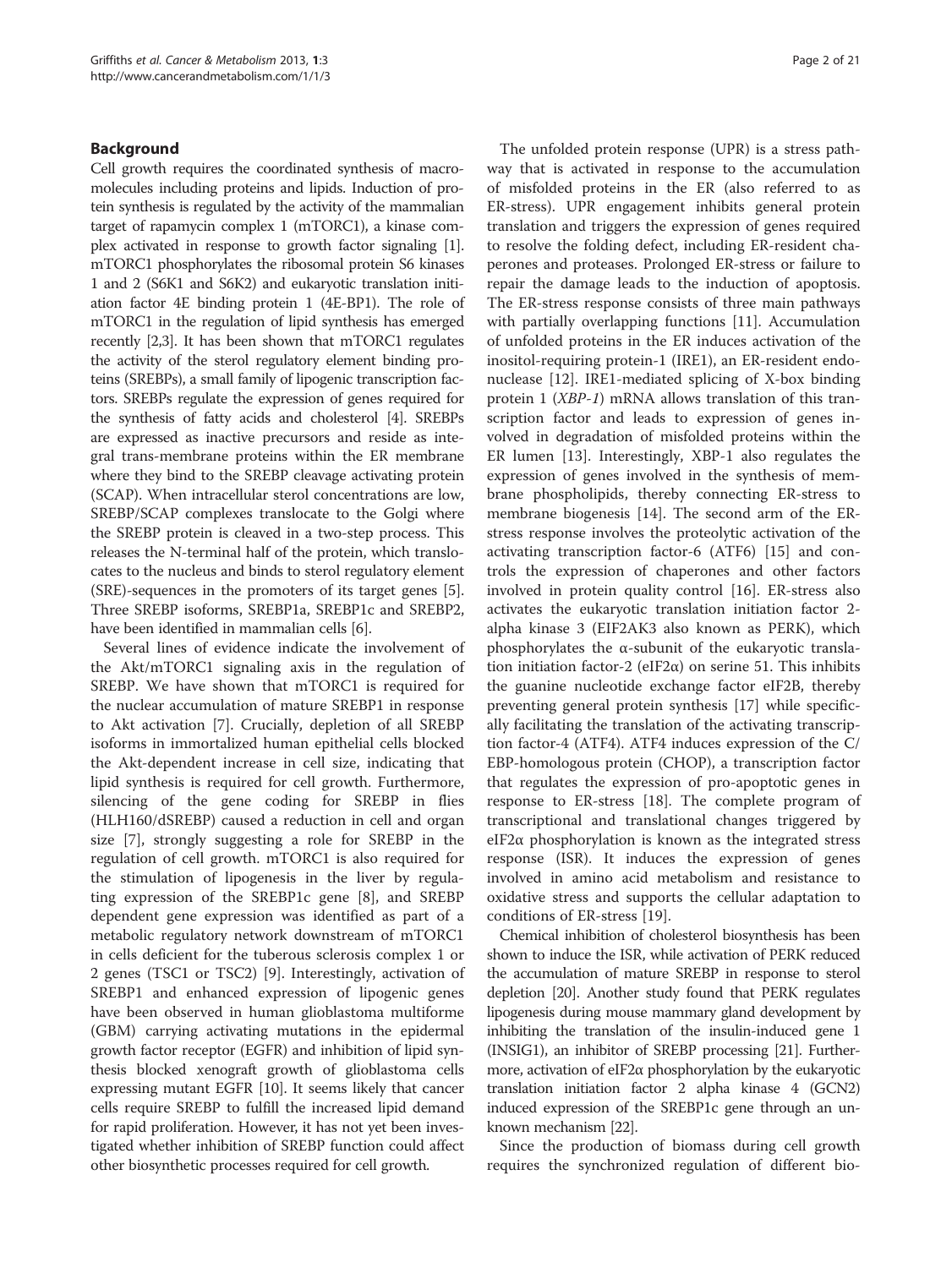synthetic processes, we speculated that protein and lipid biosynthesis downstream of the Akt/mTORC1 pathway might be intricately linked. We found that inhibition of SREBP function induced ER-stress when the supply of exogenous lipids was reduced. SREBP inhibition blocked Akt-dependent protein synthesis and caused alterations in cellular lipid composition characterized by a marked reduction in unsaturated fatty acids. Importantly, induction of ER-stress was exacerbated by activation of the Akt/mTORC1 pathway, while the addition of exogenous oleate prevented the induction of the ER-stress response. Inhibition of SREBP also caused increased levels of reactive oxygen species (ROS), and induction of ER-stress could be blocked by anti-oxidant treatment. Silencing of SREBP1 was sufficient to induce ER-stress and apoptosis in U87 human glioblastoma cells under lipoproteindeplete conditions. Importantly, depletion of SREBP1 also inhibited tumor growth in a xenograft model. These findings indicate that SREBP-dependent lipid synthesis and desaturation are essential to prevent the engagement of the ER-stress response pathway and to allow cell growth and tumor formation.

# Methods

# Cell culture and reagents

RPE myrAkt-ER cells and culture conditions have been described before [[23\]](#page-20-0). U87-GFP cells were grown in DMEM supplemented with 10% FCS and 4 mM glutamine. Breast cancer cell lines were obtained from CRUK LRI Cell Services (London, UK) and grown in DMEM/F12 supplemented with 10% FCS and 2 mM glutamine. Lipoprotein deficient serum was obtained from Intracel (Frederick, MD, USA). Lipid depleted serum was generated using Liposorb™ resin from Calbiochem (Darmstadt, Germany) according to manufacturer's instructions. The following antibodies were used: SREBP1 (2A4), SREBP2 (1C6) (BD Biosciences (Franklin Lakes, NJ, USA), PERK, eIF2α, phospho-eIF2α, PARP (Cell Signaling Technology, Danvers, MA, USA), phospho-PERK, ATF6, ATF4 (Santa Cruz Biotechnology, Santa Cruz, CA, USA), SCD (Alpha Diagnostic International, San Antonio, TX, USA) and horseradish peroxidase conjugated beta actin (Sigma, Poole, UK). 4-hydroxytamoxifen, C75, cerulenin, compactin, 4-phenyl butyric acid, oleic acid- albumin, N-acetyl-Lcysteine and tunicamycin were from Sigma. Stearic acid (Sigma) was coupled to BSA at a 4:1 molar ratio. Thapsigargin and caspase 3/7 substrate were from Calbiochem. SCD inhibitor (A939572) was from Biovision (Milpitas, CA, USA). Doxycycline hyclate was from BD Biosciences. Fatostatin was from Early Discovery Chemistry (Hove, UK).

# Retroviral transduction

The full-length cDNA for human SCD was amplified by reverse transcriptase PCR (RT-PCR) and cloned into

pBabe-blast. Retroviral particles were generated in Phoenix Eco packaging cells, and cells were selected with 10 μg/ml blasticidin (Invitrogen, Carlsbad, CA, USA).

# RNA interference

RPE cells were transfected with 50 nM siRNA oligonucleotides using DharmaFECT<sup>™</sup> reagent 1 (Dharmacon, Lafayette, CO, USA) following a reverse transfection protocol. siRNA sequences are provided in Additional file [1](#page-18-0) supplemental information.

# Microarray analysis

Total RNA from RPE-myrAkt-ER cells transfected with either control oligonucleotides (Dharmacon siGENOME control 3) or siRNA oligonucleotides targeting SREBP1 or SREBP2 (Dharmacon Smartpools) was used for transcriptome analysis on Illumina human Ref-8 arrays. Data represent three independent experiments. Information on data analysis is provided as Additional file [1](#page-18-0) supplemental information.

Gene Set Enrichment Analysis (GSEA) was performed using gene sets derived from published literature. In order to avoid false positives due to multiple testing in GSEA, the false discovery rate (FDR) was used to adjust the  $P$ -value to give the Q-value. A Q-value of <0.05 is statistically significant.

# X-box binding protein mRNA splicing assay

XBP-1 mRNA was amplified from 50 ng cDNA using 0.6 μM primers, 250 mM  $MgCl<sub>2</sub>$ , and 0.25 U of Simpler Red Taq DNA polymerase (Applied Biosystems, Foster City, CA, USA) in a final volume of 25 μL, at an annealing temperature of 66°C for 35 cycles. Forward primer: 5'-AAACAGAGTAGCAGCTCAGACGC-3'; reverse primer: 5'-TCCTTCTGGGTAGACCTCTGGGAG-3'. PCR products were digested with PstI and separated on a 3% agarose gel. A 448 base pair amplicon indicates spliced  $XBP-1$  (XBP-1 s).

# Protein synthesis

Protein synthesis was determined following 92 hours of gene silencing. Cells were washed twice in PBS then incubated for 4 hours in cysteine/methionine-free media containing 0.5% bovine serum albumin (BSA), glutamine and 10  $\mu$ Ci of <sup>35</sup>S Express Protein Labelling Mix (Perkin Elmer, Waltham, MA, USA), in the presence of either ethanol or 4-OHT, then lysed in RIPA buffer. Soluble proteins were precipitated from cell lysates with 25% final concentration of trichloracetic acid (TCA) and 10 μg BSA. Precipitates were centrifuged, washed twice in 10% TCA and twice in ethanol, prior to scintillation counting. Data were normalized using total protein content determined by sulforhodamine B assay (Sigma) from parallel cultures.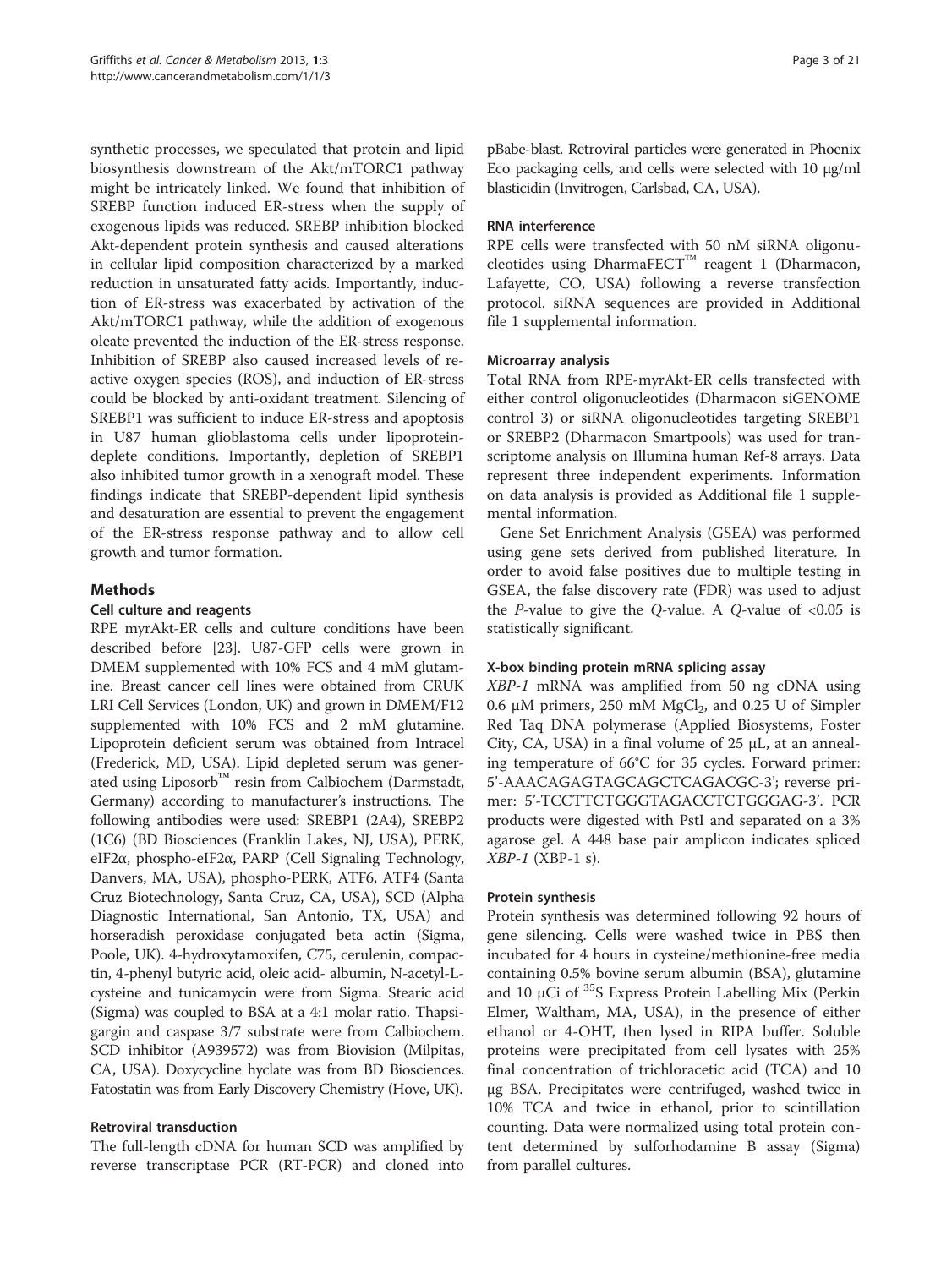#### Determination of ROS levels

Cells were incubated with 3  $\mu$ M CM-H<sub>2</sub>DCFDA for 30 minutes or with 2.5. μM MitoSOX (both Invitrogen, Carlsbad, CA, USA) for 15 minutes at 37°C, trypsinized and washed twice with PBS, stained with DAPI and analyzed on a LSRII-SORP flow cytometer (Becton Dickinson, Franklin Lakes, NJ, USA).

#### Analysis of cellular respiration

Experiments were performed in a 96-well format using a Seahorse Bioscience (North Billerica, MA, USA) XF96 Extracellular Flux Analyser (Software Version 1.4) in Seahorse Bioscience assay medium supplemented with 1 mM sodium pyruvate and 10 mM Glucose and pH was adjusted to 7.4. During the experiment, 1.264 μM oligomycin A (Sigma), 0.4 μM FCCP (Sigma), and a mix of 1 μM rotenone (Sigma) and 1 μM antimycin A (Sigma) were injected. Oxygen consumption rates (OCR) were measured over time and normalized to total protein content determined by sulforhodamine B staining.

## Lipid analysis by mass spectrometry

Lipids were extracted using a methanol/chloroform extraction method and quantified by Liquid chromatographymass spectrometry (LC-MS) analysis on a Shimadzu (Kyoto, Japan) IT-TOF LC/MS/MS system. Accurate mass (with mass accuracy approximately 5 ppm) and tandem MS were used for molecular species identification and quantification. The identity of lipids was further confirmed by reference to appropriate lipid standards. A detailed description of the procedure is provided in the Additional file [1](#page-18-0) supplemental information.

## Cell viability assay

Caspase 3/7 activity was measured using Caspase-3 substrate IX, fluorogenic, (Calbiochem). Cells were fixed with trichloroacetic acid and normalized to total protein content determined by sulforhodamine B staining.

## Lipid synthesis

Cells were incubated in medium containing 10 μCi/ml  $[1^{-14}C]$  acetate (85  $\mu$ M final concentration, Perkin Elmer) for 4 hours. After washing twice in PBS cells were trypsinized and lysed in 0.5% Triton X-100/PBS. Lipids were extracted by successive addition of 2 ml methanol, 2 ml chloroform, and 1 ml  $dH_2O$ . Phases were separated by centrifugation before the organic phase was dried and used for scintillation counting. Results were normalized to total protein content as determined by sulforhodamine B staining.

## Xenograft experiments

Male nude mice (nu/nu) aged 4 to 6 weeks were injected subcutaneously with 10<sup>5</sup> U87-GFP-Tet-pLKO-SREBP1 cells into the dorsal flank. After 8 days, animals were subdivided into two experimental groups, a doxycycline treated group and a non-treated group. For induction of shRNA expression, mice were treated with 0.2 g/kg doxycycline in food pellet (Doxycycline diet, D.98186, Harlan Laboratories, Wyton, UK) and tumor growth was followed over 30 days. Tumor volume was determined using the ellipsoidal volume formula:  $1/2$  x length x width<sup>2</sup>. All animal experiments were performed according to UK Home Office guidelines (license number PPL 80/2330) and have been approved by a local ethics committee.

Additional methods are provided in the Additional file [1](#page-18-0) supplemental information.

# Results

# Combined depletion of SREBP1 and SREBP2 induces expression of genes involved in the endoplasmic reticulum-stress response

We have shown before that simultaneous ablation of SREBP1 and SREBP2 expression prevents Akt-dependent cell growth [\[7](#page-20-0)]. To further investigate the role of SREBPs in Akt-mediated cell growth, we made use of an immortalized human retinal pigment epithelial cell line expressing an inducible version of the Akt kinase (RPE-hTERTmyr-Akt-ER). Cells were placed into medium supplemented with 1% lipoprotein-deficient serum (lipoprotein-deplete conditions) for 24 hours. This condition has been optimized to study Akt-dependent SREBP activation in these cells [\[7,23\]](#page-20-0). We analyzed global changes in gene expression in response to single or combined depletion of SREBP1 and SREBP2 using microarrays. We identified approximately 400 genes that were regulated by SREBP1 and SREBP2 in a cooperative manner (Figure [1A](#page-4-0); Additional file [2](#page-18-0): Table S1). Genes that were regulated more than two-fold in response to combined SREBP1 and 2 silencing are listed in Table [1](#page-5-0). We confirmed the differential expression of selected upregulated and downregulated genes by quantitative reverse transcriptase PCR (qRT-PCR) (Additional file [3](#page-18-0): Figure S1). Notably, the majority of genes repressed in response to SREBP depletion correspond to established SREBP target genes, including stearoyl-CoA desaturase (SCD), low-density lipoprotein receptor (LDLR), fatty acid synthase (FASN) and ATPcitrate lyase (ACLY) (Table [1\)](#page-5-0). Pathway analysis (GeneGo, Metacore, Thomson Reuters Scientific Inc, Philadelphia, PA, USA) confirmed that the downregulated genes are strongly associated with SREBP transcription factors (Figure [1B](#page-4-0)).

A large number of genes showed considerable induction of expression following combined depletion of SREBP1 and SREBP2. Interestingly, many of these genes seem to be linked to inflammation and stress response such as cyclooxygenase 2 (PTGS2/COX2), c-JUN and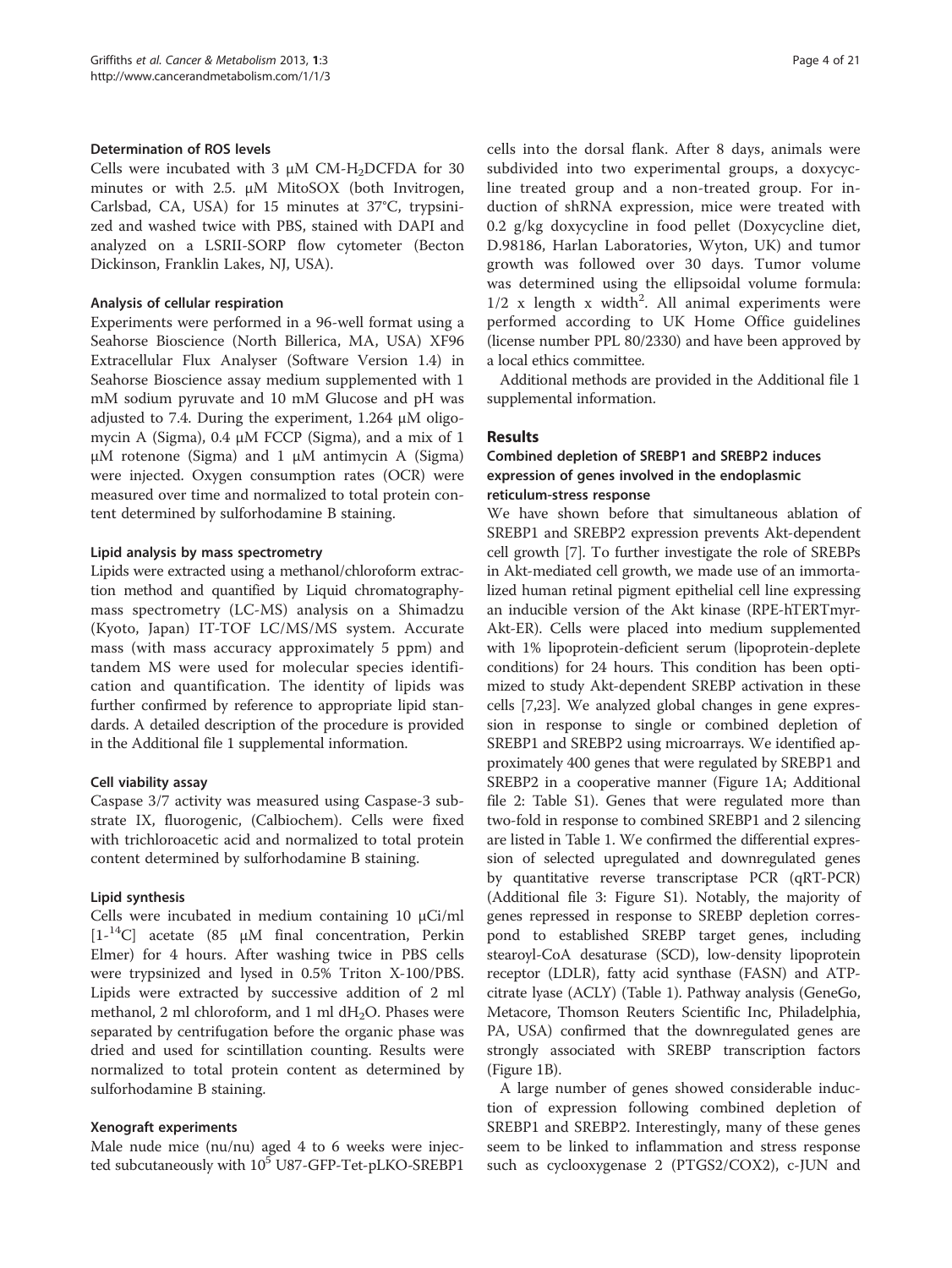<span id="page-4-0"></span>

several interleukins. We also found induction of several genes linked to ER-stress and the UPR (Table [1\)](#page-5-0) and targets of the ATF4, XBP-1 and c-Jun transcription factors strongly associated with genes induced following SREBP depletion (Figure 1B). As the three main transcription factors associated with the ER-stress are ATF4, ATF6 and XBP-1, we compared the results of our microarray analysis with published datasets of target genes for ATF4  $[24]$  $[24]$ , ATF6  $[16]$  $[16]$  and XBP-1  $[25]$  $[25]$  $[25]$  using gene set enrichment analysis (GSEA). This analysis suggested that transcriptional programs associated with ER-stress are

induced in response to combined ablation of SREBP1 and 2 (Figure 1C, D).

# Ablation of SREBP1 and SREBP2 causes ER-stress and activates the UPR

Since our analysis suggested that SREBP ablation induces changes in gene expression associated with the UPR, we next investigated whether this change is associated with activation of the ER-stress kinase PERK (Figure [2A\)](#page-9-0). We found that combined silencing of SREBP1 and SREBP2 in cells cultured in lipoprotein-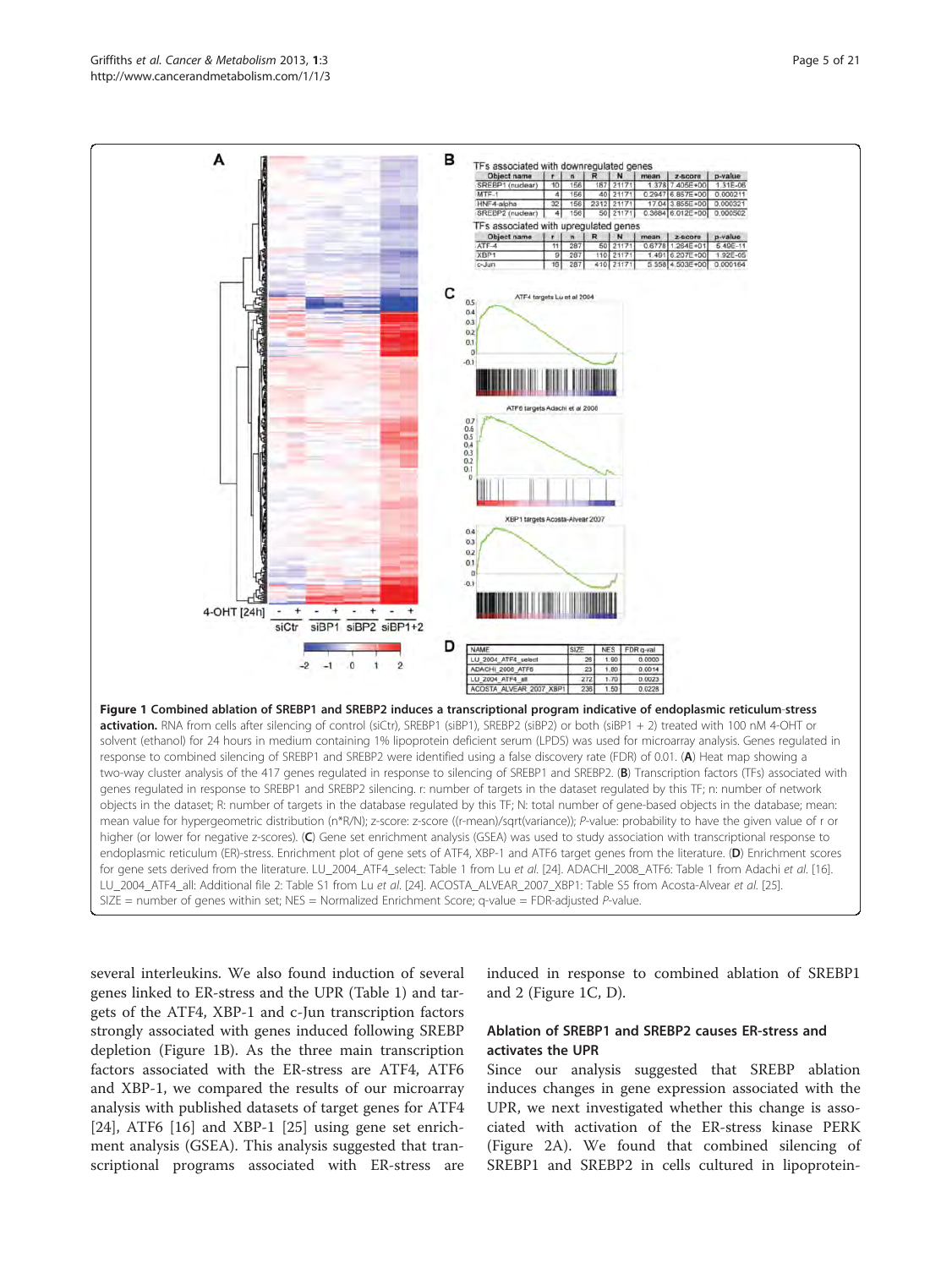<span id="page-5-0"></span>Table 1 Genes regulated in response to combined silencing of SREBP1 and SREBP2

| symbol            | siBP1<br>EtOH | siBP1<br>4-OHT EtOH | siBP2   | siBP2<br>4-OHT | $siBP1+2$<br>EtOH | 4-OHT | siBP1+2 genename                                                                                 |
|-------------------|---------------|---------------------|---------|----------------|-------------------|-------|--------------------------------------------------------------------------------------------------|
| PTGS2             | 1.41          | 1.77                | 1.40    | 1.24           | 49.64             | 27.66 | prostaglandin-endoperoxide synthase 2 (prostaglandin G/H synthase and<br>cyclooxygenase)         |
| SERPINE1          | 2.71          | 2.36                | 2.48    | 3.90           | 7.18              | 11.42 | serpin peptidase inhibitor, clade E (nexin, plasminogen activator inhibitor<br>type 1), member 1 |
| DDIT3             | $-1.38$       | $-1.25$             | 1.14    | 1.11           | 7.34              | 10.51 | DNA-damage-inducible transcript 3                                                                |
| FOSB              | $-1.12$       | 1.03                | 1.57    | 1.59           | 8.98              | 9.31  | FBJ murine osteosarcoma viral oncogene homolog B                                                 |
| BMP <sub>2</sub>  | 1.83          | 1.68                | 2.52    | 2.20           | 13.38             | 8.41  | bone morphogenetic protein 2                                                                     |
| PPP1R15A          | $-1.06$       | 1.26                | 1.58    | 1.56           | 5.90              | 7.54  | protein phosphatase 1, regulatory (inhibitor) subunit 15A                                        |
| SGK1              | 3.05          | 2.82                | 3.25    | 2.47           | 9.88              | 7.18  | serum/glucocorticoid regulated kinase 1                                                          |
| IL11              | 1.29          | 1.68                | 1.65    | 2.52           | 5.43              | 6.94  | interleukin 11                                                                                   |
| DUSP1             | 1.03          | 1.09                | 1.07    | 1.29           | 4.69              | 6.73  | dual specificity phosphatase 1                                                                   |
| RCAN1             | 1.23          | 1.43                | $-1.02$ | 1.10           | 6.34              | 6.71  | regulator of calcineurin 1                                                                       |
| E <sub>2F7</sub>  | 1.92          | 1.38                | 2.62    | 2.23           | 6.93              | 6.49  | E2F transcription factor 7                                                                       |
| <b>VEGFA</b>      | 1.89          | 2.60                | 1.96    | 2.75           | 5.28              | 6.44  | vascular endothelial growth factor A                                                             |
| <b>ITPRIP</b>     | 1.80          | 1.65                | 1.38    | 1.51           | 6.38              | 6.23  | inositol 1, 4, 5-triphosphate receptor interacting protein                                       |
| ATF3              | $-1.46$       | $-1.97$             | $-1.30$ | $-1.93$        | 8.09              | 6.23  | activating transcription factor 3                                                                |
| TRIB <sub>3</sub> | 1.09          | 1.08                | 1.09    | $-1.09$        | 4.61              | 6.11  | tribbles homolog 3 (Drosophila)                                                                  |
| PLEKHF1           | 1.04          | 1.39                | 1.28    | 1.37           | 3.67              | 6.01  | pleckstrin homology domain containing, family F (with FYVE domain)<br>member 1                   |
| PLAT              | 2.88          | 1.97                | 2.38    | 1.23           | 10.41             | 5.50  | plasminogen activator, tissue                                                                    |
| RCAN1             | 1.06          | 1.12                | $-1.13$ | $-1.03$        | 5.69              | 5.34  | regulator of calcineurin 1                                                                       |
| <b>ASNS</b>       | $-1.10$       | $-1.15$             | $-1.16$ | $-1.32$        | 4.54              | 5.30  | asparagine synthetase                                                                            |
| <b>INHBE</b>      | 1.05          | 1.07                | $-1.03$ | 1.05           | 3.06              | 5.09  | inhibin, beta E                                                                                  |
| <b>JUN</b>        | 1.47          | 1.38                | 2.00    | 2.01           | 4.23              | 5.08  | jun oncogene                                                                                     |
| <b>CTH</b>        | $-1.33$       | $-1.02$             | $-1.29$ | 1.21           | 3.22              | 4.91  | cystathionase (cystathionine gamma-lyase)                                                        |
| HERPUD1           | $-1.01$       | 1.16                | $-1.25$ | $-1.12$        | 3.48              | 4.79  | homocysteine-inducible, endoplasmic reticulum stress-inducible                                   |
| MTHFD2            | 1.68          | 1.43                | 1.52    | 1.65           | 4.22              | 4.75  | methylenetetrahydrofolate dehydrogenase (NADP+dependent) 2                                       |
| IL6               | 2.02          | 2.29                | 1.40    | 1.71           | 6.66              | 4.63  | interleukin 6 (interferon, beta 2)                                                               |
| NDRG1             | $-1.04$       | $-1.05$             | 1.21    | 1.03           | 4.07              | 4.30  | N-myc downstream regulated 1                                                                     |
| CREB5             | 1.40          | 1.35                | 1.65    | 1.45           | 4.56              | 4.25  | cAMP responsive element binding protein 5                                                        |
| ETS <sub>2</sub>  | $-1.18$       | 1.43                | 1.05    | 1.20           | 2.82              | 4.02  | v-ets erythroblastosis virus E26 oncogene homolog 2 (avian)                                      |
| ZNF295            | 1.03          | 1.28                | 1.25    | 1.41           | 2.70              | 3.77  | zinc finger protein 295                                                                          |
| IL1A              | 1.17          | 1.53                | 1.14    | $-1.03$        | 3.40              | 3.75  | interleukin 1, alpha                                                                             |
| GPT2              | $-1.18$       | 1.24                | 1.08    | 1.24           | 2.29              | 3.71  | glutamic pyruvate transaminase (alanine aminotransferase) 2                                      |
| SLC3A2            | 1.53          | 1.22                | 1.06    | $-1.34$        | 4.21              | 3.69  | solute carrier family 3 (activators of dibasic and neutral amino acid<br>transport) member 2     |
| IRAK2             | 1.74          | 1.58                | 1.55    | 1.38           | 5.59              | 3.62  | interleukin-1 receptor-associated kinase 2                                                       |
| <b>CEBPG</b>      | 1.19          | 1.12                | 1.24    | 1.12           | 3.65              | 3.46  | CCAAT/enhancer binding protein (C/EBP), gamma                                                    |
| MTHFD2            | 1.46          | 1.28                | 1.32    | 1.46           | 4.18              | 3.42  | methylenetetrahydrofolate dehydrogenase (NADP+dependent) 2                                       |
| IER3              | 1.42          | 1.20                | 1.68    | 1.29           | 5.55              | 3.36  | immediate early response 3                                                                       |
| ETV <sub>5</sub>  | 1.56          | 1.53                | 1.41    | 1.60           | 3.15              | 3.34  | ets variant 5                                                                                    |
| ITGA <sub>2</sub> | 1.64          | 1.40                | 1.80    | 1.39           | 4.53              | 3.32  | integrin, alpha 2 (CD49B, alpha 2 subunit of VLA-2 receptor)                                     |
| gem               | $-1.11$       | $-1.31$             | $-1.02$ | $-1.53$        | 4.81              | 3.29  | GTP binding protein overexpressed in skeletal muscle                                             |
| DNAJB9            | $-1.19$       | 1.04                | $-1.36$ | $-1.27$        | 3.73              | 3.22  | DnaJ (Hsp40) homolog, subfamily B, member 9                                                      |
| <b>NOV</b>        | 1.06          | 1.37                | $-1.04$ | 1.11           | 2.39              | 3.17  | nephroblastoma overexpressed gene                                                                |
|                   |               |                     |         |                |                   |       |                                                                                                  |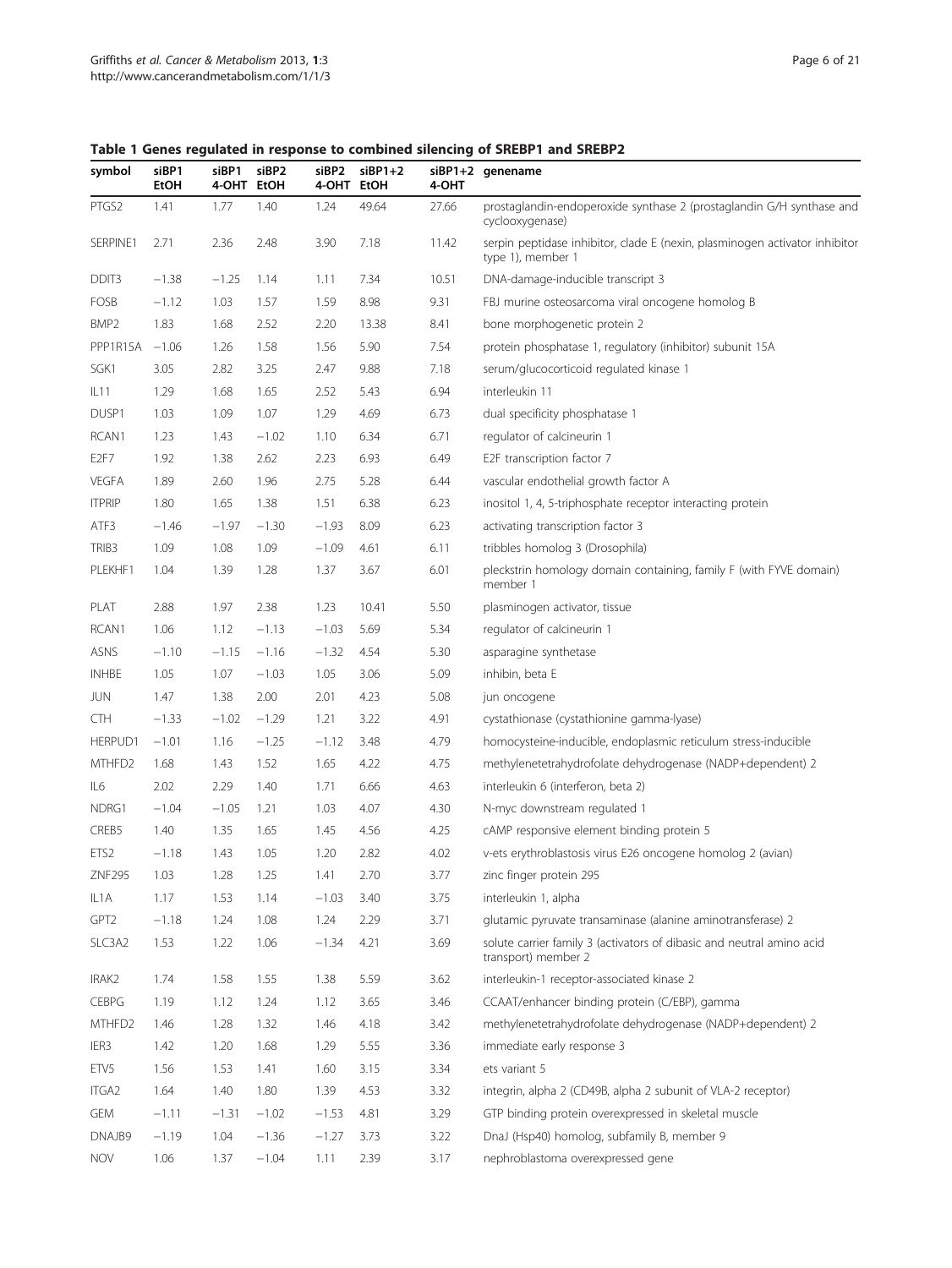Table 1 Genes regulated in response to combined silencing of SREBP1 and SREBP2 (Continued)

| <b>FICD</b>       | 1.39     | 1.34    | 1.21    | 1.26    | 2.63    | 3.16    | FIC domain containing                                                                         |
|-------------------|----------|---------|---------|---------|---------|---------|-----------------------------------------------------------------------------------------------|
| <b>NOG</b>        | 1.24     | $-1.00$ | 1.28    | 1.50    | 4.02    | 3.09    | noggin                                                                                        |
| ST3GAL6           | 1.06     | 1.42    | 1.26    | 1.34    | 2.95    | 3.07    | ST3 beta-galactoside alpha-2, 3-sialyltransferase 6                                           |
| NFIL3             | 1.25     | 1.13    | 1.31    | 1.12    | 3.56    | 3.05    | nuclear factor, interleukin 3 regulated                                                       |
| IL1B              | 1.58     | 1.35    | 2.01    | 1.55    | 7.94    | 3.00    | interleukin 1, beta                                                                           |
| <b>GEM</b>        | $-1.01$  | $-1.00$ | 1.11    | $-1.03$ | 1.89    | 2.88    | GTP binding protein overexpressed in skeletal muscle                                          |
| SLC7A1            | 1.05     | 1.05    | 1.09    | 1.27    | 2.37    | 2.87    | solute carrier family 7 (cationic amino acid transporter, y+ system),<br>member 1             |
| SGIP1             | $-1.13$  | 1.04    | 1.46    | 1.50    | 3.23    | 2.84    | SH3-domain GRB2-like (endophilin) interacting protein 1                                       |
| SRPK <sub>2</sub> | 1.05     | 1.11    | 1.02    | 1.06    | 2.37    | 2.83    | SFRS protein kinase 2                                                                         |
| <b>CEBPB</b>      | $-1.30$  | $-1.21$ | 1.04    | $-1.06$ | 3.21    | 2.79    | CCAAT/enhancer binding protein (C/EBP), beta                                                  |
| DUSP10            | $-1.02$  | $-1.14$ | 1.32    | 1.13    | 2.76    | 2.76    | dual specificity phosphatase 10                                                               |
| C9orf150          | 1.33     | 1.48    | 1.09    | $-1.15$ | 3.85    | 2.74    | chromosome 9 open reading frame 150                                                           |
| SLC3A2            | 1.23     | $-1.13$ | $-1.19$ | $-1.28$ | 3.05    | 2.66    | solute carrier family 3 (activators of dibasic and neutral amino acid<br>transport), member 2 |
| SLC6A15           | 1.12     | 1.20    | 1.21    | 1.22    | 2.99    | 2.56    | solute carrier 6 (neutral amino acid transporter), member 15                                  |
| NCOA7             | $-1.07$  | 1.13    | $-1.07$ | 1.01    | 2.70    | 2.53    | nuclear receptor coactivator 7                                                                |
| TGIF1             | $-1.28$  | $-1.04$ | $-1.15$ | $-1.01$ | 2.08    | 2.51    | TGFB-induced factor homeobox 1                                                                |
| RND3              | $-1.45$  | 1.03    | $-1.34$ | $-1.17$ | 2.49    | 2.49    | Rho family GTPase 3                                                                           |
| CBS               | 1.11     | 1.04    | 1.02    | 1.03    | 2.11    | 2.43    | cystathionine-beta-synthase                                                                   |
| <b>NFKBIZ</b>     | $-1.15$  | $-1.07$ | 1.00    | 1.02    | 2.01    | 2.43    | nuclear factor of kappa light polypeptide gene enhancer in B-cells<br>inhibitor, zeta         |
| STX3              | $-1.43$  | $-1.43$ | $-1.12$ | $-1.08$ | 1.89    | 2.42    | syntaxin 3                                                                                    |
| <b>SMOX</b>       | 1.35     | 1.14    | 1.24    | 1.07    | 2.78    | 2.34    | spermine oxidase                                                                              |
| SAMD4A            | 1.25     | $-1.18$ | 1.09    | 1.05    | 2.03    | 2.22    | sterile alpha motif domain containing 4A                                                      |
| CLCN7             | $-1.08$  | 1.23    | 1.06    | 1.31    | 1.72    | 2.21    | chloride channel 7                                                                            |
| MXD1              | 1.20     | 1.14    | 1.09    | $-1.02$ | 2.12    | 2.20    | MAX dimerization protein 1                                                                    |
| ADAMTS1           | $-1.32$  | $-1.24$ | $-1.39$ | 1.14    | 2.51    | 2.16    | ADAM metallopeptidase with thrombospondin type 1 motif, 1                                     |
| ASNS              | $-1.06$  | $-1.02$ | $-1.22$ | $-1.09$ | 2.17    | 2.15    | asparagine synthetase                                                                         |
| SIAH <sub>2</sub> | 1.16     | 1.12    | 1.04    | 1.20    | 1.84    | 2.13    | seven in absentia homolog 2 (Drosophila)                                                      |
| SQSTM1            | 1.20     | $-1.13$ | 1.12    | 1.03    | 2.00    | 2.13    | sequestosome 1                                                                                |
| CCNL1             | $-1.03$  | 1.04    | 1.16    | 1.07    | 1.87    | 2.12    | cyclin L1                                                                                     |
| SLC38A1           | 1.27     | 1.27    | 1.47    | 1.20    | 1.81    | 2.12    | solute carrier family 38, member 1                                                            |
| HMOX1             | 1.06     | $-1.26$ | $-1.27$ | $-1.69$ | 2.22    | 2.11    | heme oxygenase (decycling) 1                                                                  |
| SYVN1             | 1.20     | 1.17    | 1.20    | 1.26    | 2.55    | 2.08    | synovial apoptosis inhibitor 1, synoviolin                                                    |
| <b>CTH</b>        | $-1.08$  | $-1.07$ | $-1.03$ | $-1.03$ | 1.72    | 2.07    | cystathionase (cystathionine gamma-lyase)                                                     |
| <b>SLC25A25</b>   | 1.21     | 1.06    | 1.19    | 1.17    | 2.03    | 2.01    | solute carrier family 25 (mitochrondrial carrier; phosphate carrier),<br>member 25            |
| FZD <sub>2</sub>  | $-1.01$  | $-1.16$ | 1.14    | 1.04    | $-1.62$ | $-2.08$ | frizzled homolog 2 (Drosophila)                                                               |
| ADIPOR2           | $-1.05$  | $-1.18$ | $-1.02$ | $-1.04$ | $-1.93$ | $-2.23$ | adiponectin receptor 2                                                                        |
| ENC1              | $-1.02$  | $-1.15$ | 1.08    | 1.21    | $-2.00$ | $-2.81$ | ectodermal-neural cortex (with BTB-like domain)                                               |
| B3GALNT1          | $-1.40$  | $-1.48$ | $-1.70$ | $-1.43$ | $-3.00$ | $-3.92$ | beta-1, 3-N-acetylgalactosaminyltransferase 1 (globoside blood group)                         |
| PPP1R3C           | $-1.23$  | $-1.42$ | $-1.26$ | $-1.15$ | $-5.14$ | $-4.31$ | protein phosphatase 1, regulatory (inhibitor) subunit 3C                                      |
| MT1F              | $-10.78$ | $-8.64$ | $-1.37$ | $-1.26$ | $-3.87$ | $-4.34$ | metallothionein 1F                                                                            |
| FADS <sub>2</sub> | $-1.58$  | $-1.55$ | $-2.18$ | $-1.61$ | $-4.42$ | $-4.77$ | fatty acid desaturase 2                                                                       |
| ACLY              | $-2.36$  | $-2.47$ | $-2.02$ | $-1.95$ | $-4.87$ | $-5.73$ | ATP citrate lyase                                                                             |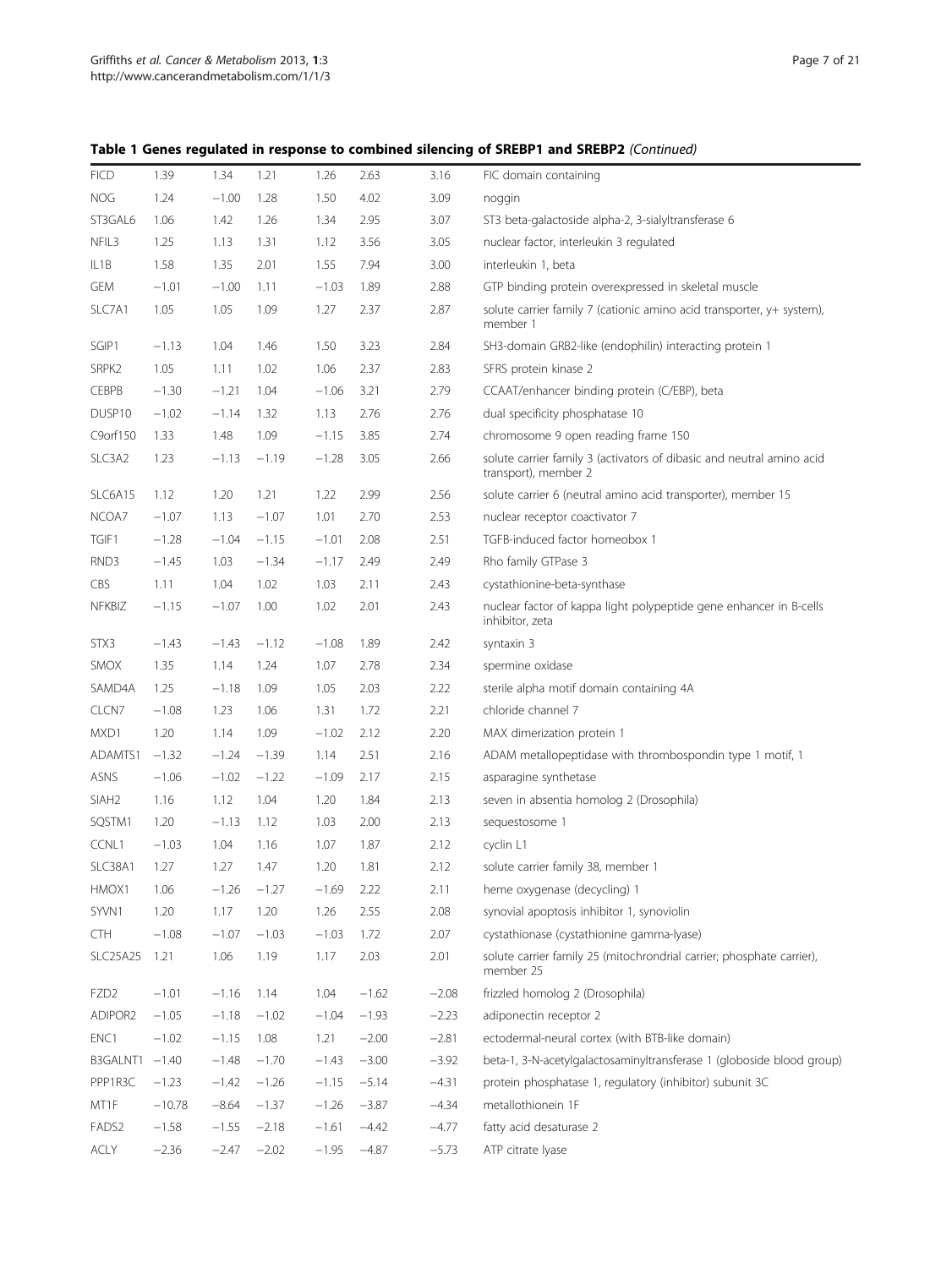Table 1 Genes regulated in response to combined silencing of SREBP1 and SREBP2 (Continued)

| FADS1                | $-2.02$ | $-2.05$ | $-2.29$ | $-1.58$ | $-5.53$  | $-6.42$  | fatty acid desaturase 1                                                            |
|----------------------|---------|---------|---------|---------|----------|----------|------------------------------------------------------------------------------------|
| FASN                 | $-1.36$ | $-1.23$ | $-2.71$ | $-1.76$ | $-6.32$  | $-6.96$  | fatty acid synthase                                                                |
| SLC <sub>25</sub> A1 | $-1.53$ | $-2.67$ | $-2.42$ | $-2.79$ | $-5.35$  | $-7.44$  | solute carrier family 25 (mitochondrial carrier; citrate transporter),<br>member 1 |
| LPIN1                | $-1.96$ | $-1.83$ | $-2.77$ | $-2.24$ | $-6.16$  | $-8.24$  | lipin 1                                                                            |
| INSIG1               | $-1.76$ | $-1.91$ | $-4.47$ | $-2.98$ | $-9.60$  | $-11.16$ | insulin induced gene 1                                                             |
| <b>LDLR</b>          | 1.19    | 1.20    | $-2.09$ | $-1.23$ | $-13.16$ | $-11.20$ | low density lipoprotein receptor                                                   |
| <b>LSS</b>           | $-1.35$ | $-1.90$ | $-5.08$ | $-3.10$ | $-10.77$ | $-12.52$ | lanosterol synthase (2, 3-oxidosqualene-lanosterol cyclase)                        |
| DHCR7                | 1.01    | $-1.25$ | $-4.74$ | $-2.93$ | $-14.01$ | $-15.03$ | 7-dehydrocholesterol reductase                                                     |
| <b>SCD</b>           | $-1.45$ | $-1.40$ | $-2.35$ | $-1.79$ | $-16.93$ | $-16.08$ | stearoyl CoA desaturase (delta-9-desaturase)                                       |

List shows genes identified by microarray analysis as regulated by combined silencing of SREBP1 and SREBP2. Genes were selected to show at least two-fold difference in expression after combined silencing of SREBP1 and SREBP2 compared to control transfected cells or cells transfected with either SREBP1 or SREBP2 targeting siRNAs. Values represent fold-change relative to control-transfected cells treated with ethanol (EtOH) or 4-hydroxytamoxifen (4-OHT), respectively, and are the results of three independent experiments.

deplete conditions resulted in a strong increase in PERK phosphorylation compared to transfection of a nonspecific control siRNA or silencing of either SREBP isoform alone (Figure [2B\)](#page-9-0). We also observed an increase in phosphorylation of the PERK substrate eIF2α as well as increased translation of ATF4 (Figure [2B](#page-9-0)), two hallmarks of the ER-stress pathway. Silencing of SREBP also induced expression of CHOP, a transcriptional target of ATF4 (Figure [2C\)](#page-9-0). The same results were also observed when different individual siRNA sequences targeting SREBP1 and SREBP2 were used (Additional file [4:](#page-18-0) Figure S2A and B).

Silencing of SREBP also induced the splicing of XBP-1 mRNA (Figure [2D\)](#page-9-0), indicating that inhibition of SREBP induces activation of IRE1. However, we did not observe processing of ATF6 following SREBP inhibition despite ATF6 being cleaved in these cells following treatment with tunicamycin or thapsigargin, two chemical inducers of ER-stress known to activate ATF6 cleavage (Figure [2E](#page-9-0)). Since many of the targets of ATF6 are also regulated by activation of the other arms of the ER-stress pathway, the regulation of ATF6 target genes observed in the gene expression signature (Figure [1C, D](#page-4-0)) is likely to be caused by activation of ATF4 or XBP-1.

PBA (4-phenyl butyric acid) is a chemical chaperone that can stabilize proteins in their native conformation and improve the folding capacity of the ER [\[26\]](#page-20-0). Treatment with PBA completely blocked phosphorylation of PERK in response to SREBP depletion and reduced phosphorylation of eIF2α following Akt activation (Figure [2F](#page-9-0)). Moreover, induction of CHOP mRNA expression and XBP-1 splicing was significantly reduced by PBA treatment (Figure [2G, H\)](#page-9-0) indicating that accumulation of misfolded proteins is involved in the induction of ER-stress in response to SREBP ablation.

We observed that activation of Akt in SREBP-depleted cells resulted in a marked increase in the levels of phosphorylated PERK (Figure [2B\)](#page-9-0). Furthermore, induction of ATF4 and CHOP was also augmented by Akt activation (Figure [2B, C](#page-9-0)). These findings suggest that activation of Akt enhances ER-stress in the absence of SREBP. Akt induces translation via the mTORC1 pathway and could increase the protein load of the ER. Indeed, activation of Akt resulted in a two-fold increase in protein synthesis (Figure [2I](#page-9-0)). Crucially, Akt-dependent induction of protein synthesis was completely abolished in cells depleted of SREBP1 and 2, most likely due to the phosphorylation of eIF2α.

These findings indicate that depletion of SREBP induces two of the three arms of the UPR pathway, potentially by inducing the accumulation of misfolded proteins within the ER, resulting in an inhibition of Akt-dependent protein synthesis.

# Ablation of SREBP function alters cellular lipid composition

We next investigated whether inhibition of fatty acid or cholesterol biosynthesis following SREBP depletion could be responsible for induction of ER-stress. We used inhibitors of fatty acid synthase (C75 and cerulenin) or cholesterol synthesis (compactin) and compared their effect with a chemical inhibitor of SREBP function (fatostatin). Treatment of parental RPE cells with fatostatin in lipoprotein-deplete conditions induced eIF2α phosphorylation after 1 hour and resulted in detectable PERK phosphorylation and a clear shift in its mobility after 3 hours (Additional file [5:](#page-18-0) Figure S3A). This corresponds to the time when inhibition of SREBP-dependent gene expression by this drug is observed (Additional file [5](#page-18-0): Figure S3B). In contrast, treatment with C75, cerulenin or compactin only caused a small increase in eIF2α phosphorylation and failed to induce PERK phosphorylation (Additional file [5:](#page-18-0) Figure S3A). Silencing of FASN, ACLY, HMGCR or HMGCS failed to cause CHOP induction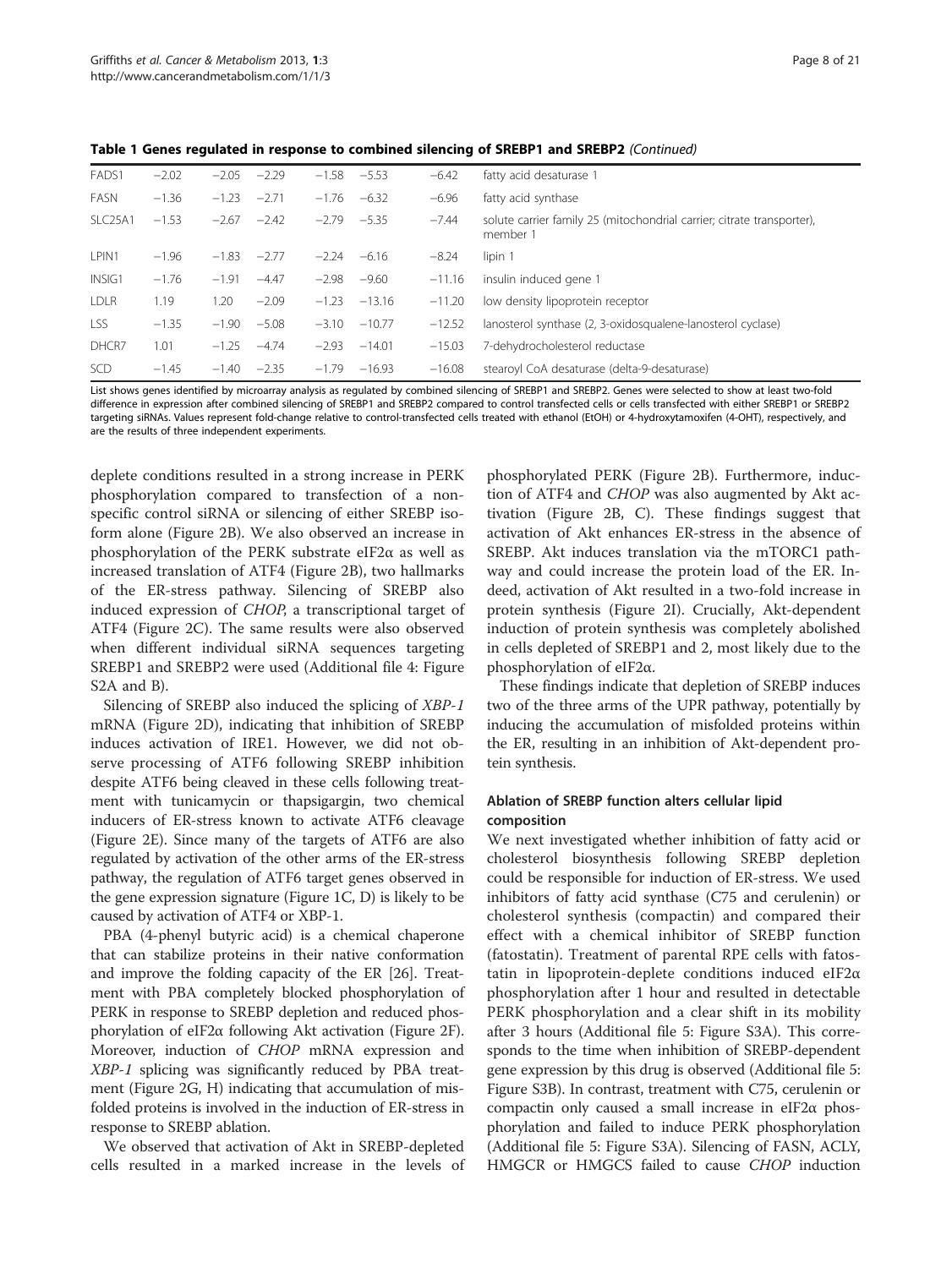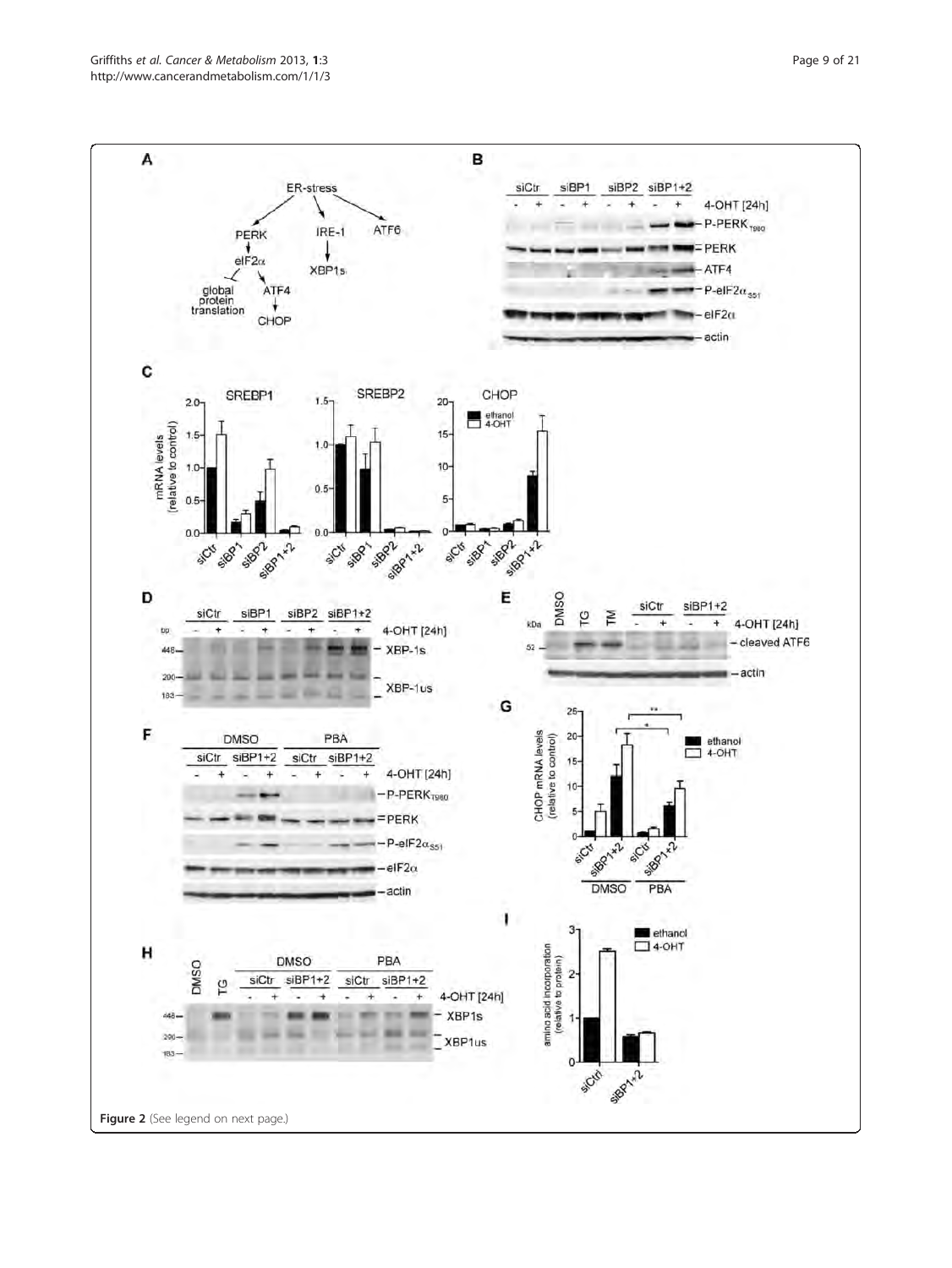#### <span id="page-9-0"></span>(See figure on previous page.)

Figure 2 Inhibition of SREBP function induces ER-stress. (A) Schematic overview of the ER-stress pathway. (B) RPE-myrAkt-ER cells were transfected with siRNA targeting SREBP1 (siBP1), SREBP2 (siBP2) or both (siBP1 + 2). Scrambled siRNAs were used as controls (siCtr). At 72 hours post-transfection, cells were placed in medium containing 1% LPDS and treated with 100 nM 4-OHT or solvent (ethanol) for 24 hours. Phosphorylation of PERK (threonine 980) and eIF2α (serine 51) was determined. Actin was used as a loading control. (C) cDNA from cells treated as in B was analyzed for expression of SREBP1, SREBP2 and C/EBP-homologous protein (CHOP) by quantitative reverse transcriptase PCR (qRT-PCR). Graphs show mean  $\pm$  standard error of the mean (SEM) of three independent replicates. (D) Splicing of XBP-1 was determined by RT-PCR. Bands representing the unspliced (XBP-1us) and spliced transcript (XBP-1 s) are marked. (E) Cleaved ATF6 (50 kDa) was detected by immunoblotting. Treatment with 50 nM thapsigargin (TG) or 6 μM tunicamycin (TM) was used as control. (F) Cells depleted of SREBP1 and SREBP2 were treated with 100 nM 4-OHT or 10 mM of 4-phenyl butyric acid (PBA) for 24 hours as indicated. Phosphorylation of PERK and eIF2a was determined. (G) CHOP expression in cells treated in parallel to F. Graphs show mean  $\pm$  (SEM) of three independent replicates. (H) Effect of PBA treatment on XBP-1 splicing. 50 nM thapsigargin (TG) was used as control. (I) Effect of SREBP depletion on protein synthesis. Graph shows mean and range of two independent experiments.  $*P < 0.05$ ;  $**P < 0.01$ .

suggesting that inhibition of fatty acid or cholesterol biosynthesis is not sufficient to induce ER-stress (Additional file [5:](#page-18-0) Figure S3C, D, E).

SREBP-target genes also include enzymes that are involved in lipid modification, mostly the desaturation of newly synthesized fatty acids. Indeed, among the genes most strongly downregulated in response to combined silencing of SREBP1 and SREBP2 were several fatty acid desaturases (SCD, FADS1 and FADS2; Table [1](#page-5-0)).

We hypothesized that SREBP depletion could alter the cellular lipid composition by blocking lipid desaturation. We therefore investigated the effect of SREBP depletion on cellular lipid composition using mass spectrometry. Activation of Akt in cells cultured under lipoproteindeplete conditions caused as much as a two-fold increase in the overall amounts of diacylglycerides and triacylglycerol (Figure [3A;](#page-10-0) Additional file [6](#page-19-0): Table S2). Silencing of either SREBP1 or SREBP2 caused a moderate reduction in several lipid classes including ceramide, sphingosine, phosphatidylglycerol and free fatty acids (Figure [3A;](#page-10-0) Additional file [6:](#page-19-0) Table S2). Combined depletion of both genes caused a marked increase in the levels of phosphatidic acid (Figure [3A](#page-10-0); Additional file [6](#page-19-0): Table S2). Phosphatidic acid is a precursor for the synthesis of triacylglycerides and phospholipids, and its accumulation could be a consequence of reduced synthesis of these lipids. The conversion of phosphatidic acid to diacylglycerol is catalyzed by the phosphatidate phosphatase lipin 1 (LPIN1) [\[27\]](#page-20-0), one of the genes strongly downregulated following SREBP depletion (Table [1](#page-5-0)).

We also investigated chain length and saturation levels of the lipid species within each class. The results are represented as percentage of the total lipid amount within each class (Additional file [7](#page-19-0): Table S3) and number of double bonds (Additional file [8:](#page-19-0) Table S4). It should be noted that the mass spectrometry method employed here does not allow the definition of positional isomers. Interestingly, combined silencing of both genes resulted in a marked reduction in the percentage of

mono-unsaturated fatty acids within the cellular pool of free fatty acids (Figure [3B\)](#page-10-0). This change in saturation correlates with the induction of ER-stress as it was strongest in the samples from cells depleted of both SREBP1 and SREBP2. Fatty acids are synthesized by the condensation of malonyl-CoA with a growing acyl-chain by FASN. The rate-limiting step in the synthesis of unsaturated fatty acids is catalyzed by SCD, which introduces double-bonds into the 9 position of C16:0 (palmitic acid) and C18:0 (stearic acid). Long-chain polyunsaturated fatty acids are produced from C18:1 (oleic acid) by elongases and other desaturases (Figure [3C](#page-10-0)). Several enzymes involved in the synthesis of polyunsaturated fatty acids, including SCD, FADS1 and FADS2, are strongly downregulated in response to SREBP depletion (Table [1\)](#page-5-0).

We found that oleic acid was the most abundant free fatty acid and constitutes approximately 30% of the total pool of free fatty acids in control cells (Additional file [6](#page-19-0): Table S2). Interestingly, SREBP depletion caused a twofold reduction in the percentage of oleic acid compared to control silenced cells (Figure [3D\)](#page-10-0). Palmitoleic acid was the second most abundant mono-unsaturated fatty acid in these cells (3 to 4%) and was reduced three-fold upon SREBP depletion (Figure [3D](#page-10-0)). We also observed a corresponding increase in stearic acid. Indeed, stearic acid constituted about 20% of the total pool of free fatty acids in SREBP depleted cells (Figure [3E](#page-10-0)). We also noticed a considerable shift from mono- and polyunsaturated lipid species to saturated forms throughout other lipid classes, most notably ceramide, diacylglycerides, lysophosphatidic acids, phosphatidic acids and triacylglycerides (Additional file [7:](#page-19-0) Table S3). These results strongly suggest that ablation of SREBP blocks fatty acid desaturation thereby affecting the saturation state of many cellular lipids. Accumulation of saturated lipids is likely to have profound effects on membrane fluidity and could affect the functionality of the ER, Golgi apparatus or components of the secretory pathway and results in accumulation of misfolded proteins and ER-stress.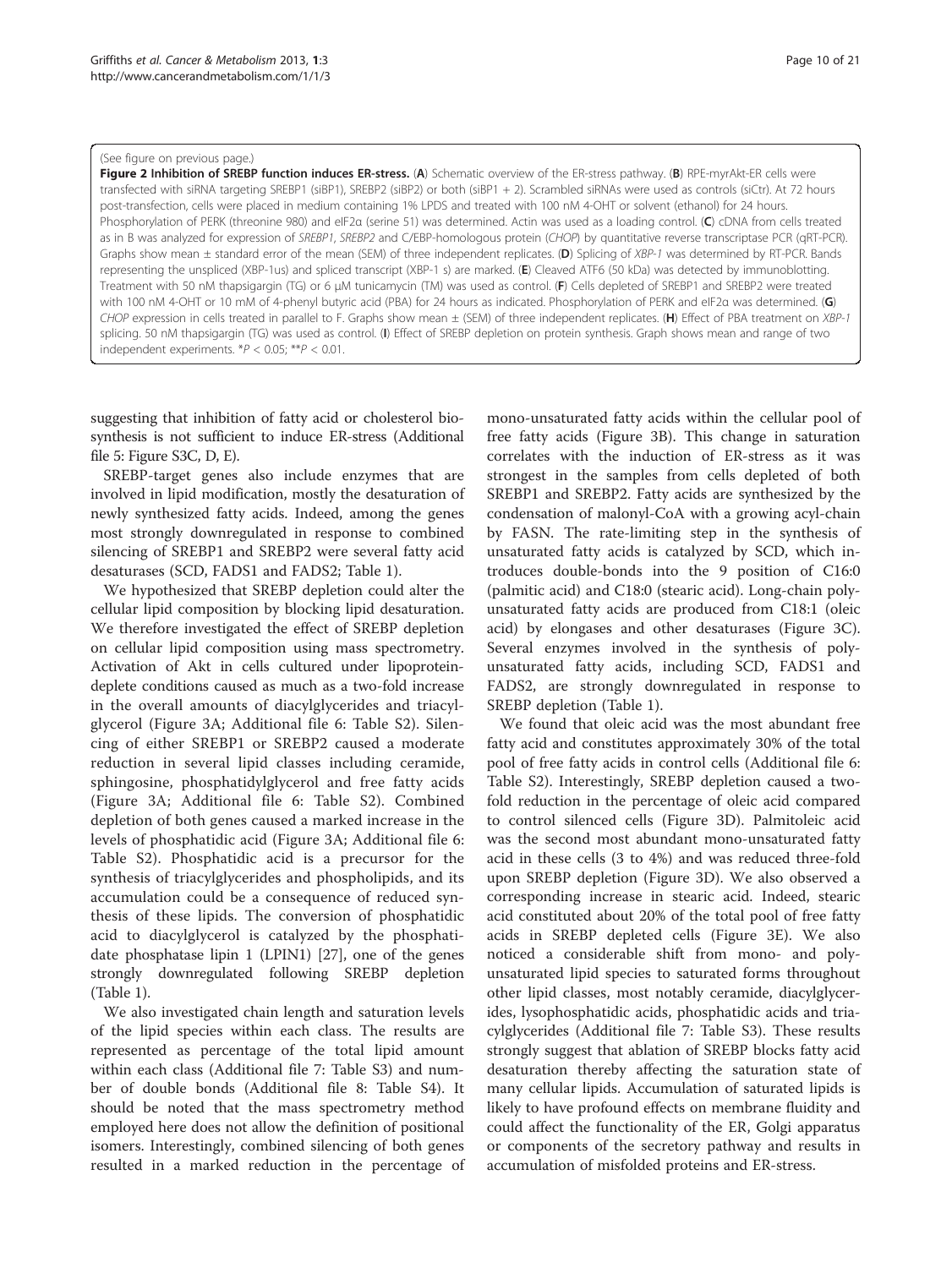

<span id="page-10-0"></span>

# Induction of ER-stress following SREBP depletion is blocked by exogenous lipids

We next investigated whether ER-stress induced by SREBP depletion could be abolished by restoring cellular monounsaturated fatty acids. Phosphorylation of PERK and eIF2α following SREBP depletion, which is readily detected in lipoprotein-deplete conditions, was completely blocked in the presence of 10% fetal calf serum (Figure [4A](#page-11-0)). In contrast, depletion of SREBP in medium supplemented with 10% fetal calf serum depleted of lipids (LDS) induced PERK phosphorylation (Additional file [9](#page-19-0): Figure S4A) suggesting that the lack of serum-derived lipids, but not other serum factors, is responsible for the induction of ER-stress in the absence of SREBP.

Because SREBP depletion reduced the cellular pool of oleic acid, we next investigated the effect of SREBP depletion in cells cultured in lipoprotein-deplete conditions after addition of exogenous oleic acid. Figure [4B](#page-11-0) shows that addition of fatty acid free BSA-coupled oleic acid completely rescued PERK and eIF2α phosphorylation in SREBP depleted cells both in the presence or absence of Akt activation. BSA-oleate also blocked induction of CHOP expression and XBP-1 splicing in these cells (Figure [4C, D](#page-11-0)). This suggests that a lack of unsaturated fatty acids is crucial for the induction of ER-stress in these cells.

Because we had also observed an increased fraction of stearic acid within the pool of free fatty acids in SREBP-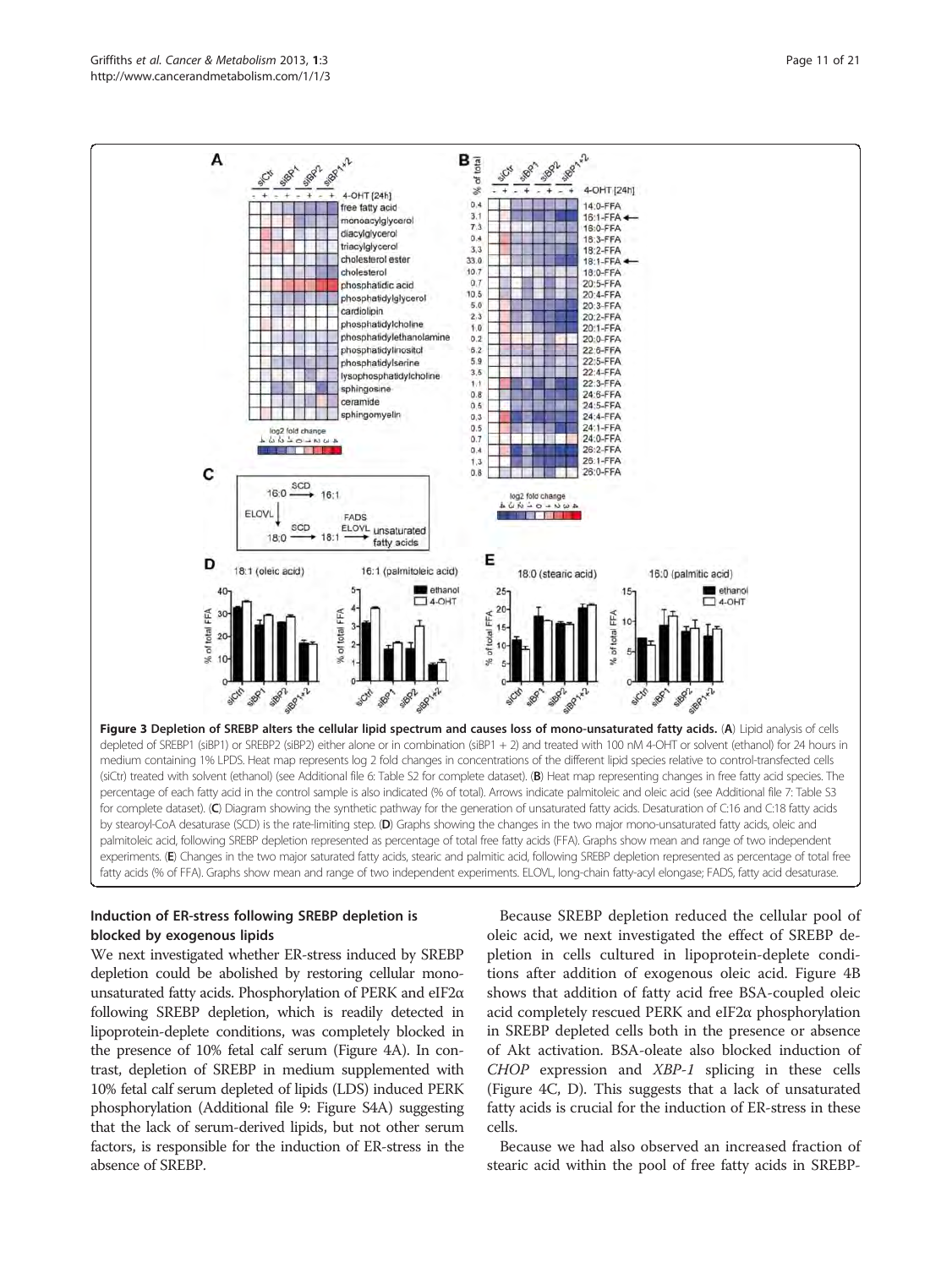<span id="page-11-0"></span>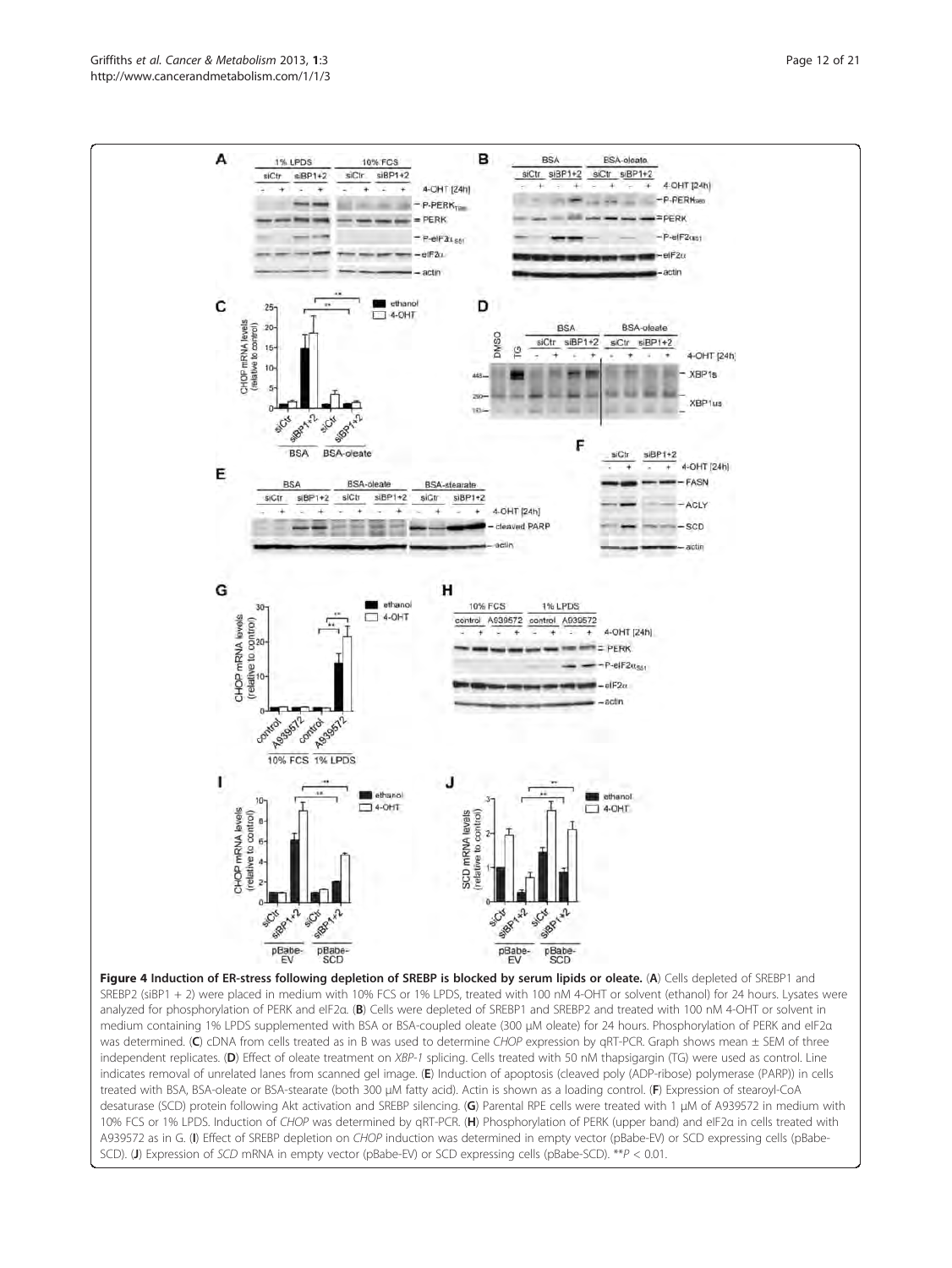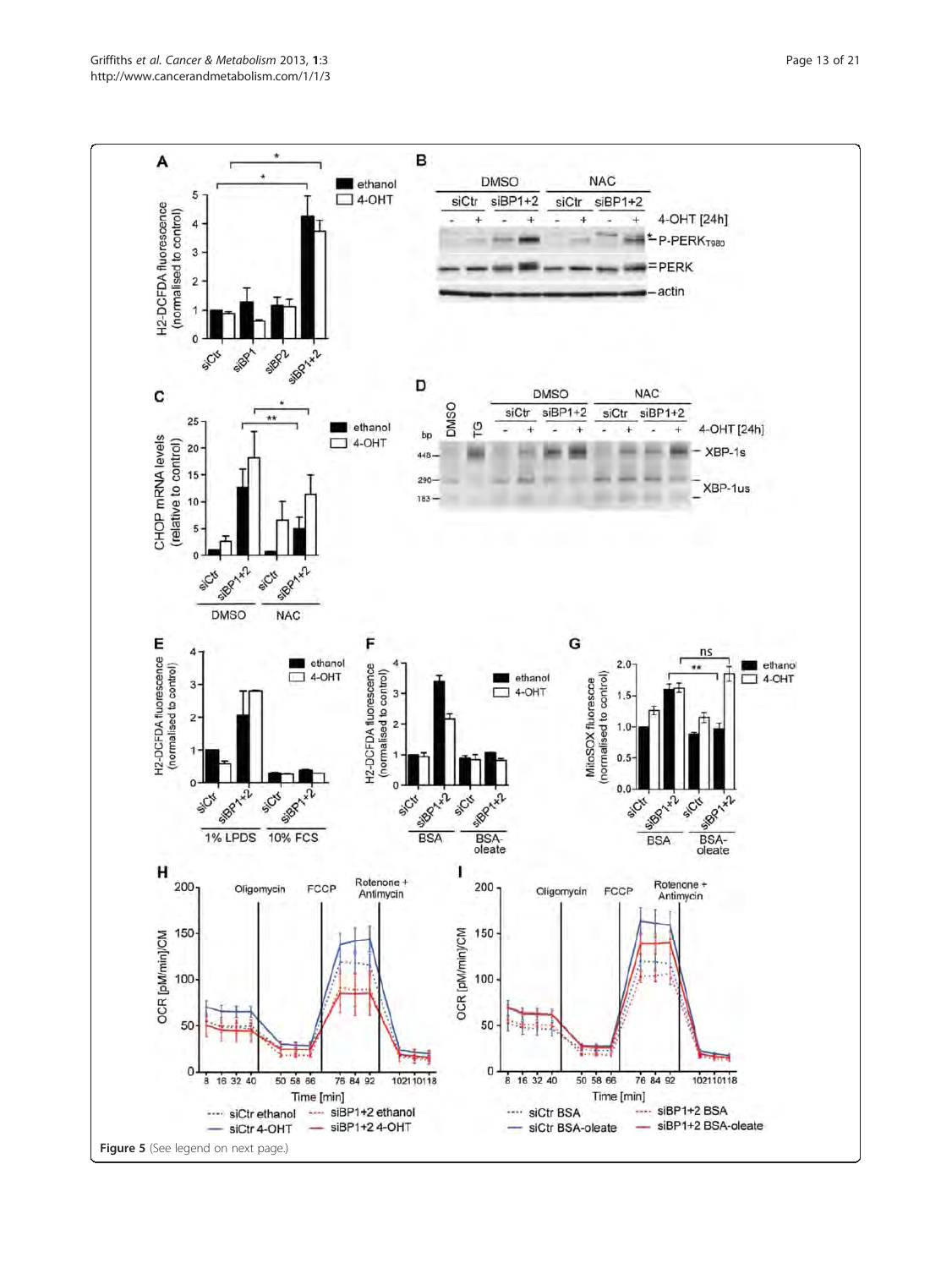#### <span id="page-13-0"></span>(See figure on previous page.)

Figure 5 Depletion of SREBP1 and SREBP2 causes reactive oxygen species (ROS) accumulation. (A) Levels of reactive oxygen species (ROS) in cells depleted of SREBP1 (siBP1) and SREBP2 (siBP2) or both (siBP1 + 2) and treated with 100 nM 4-OHT or solvent for 24 hours in medium with 1% LPDS. Graph shows mean ± SEM of three independent experiments. (B) Cells were treated as in A but in the presence or absence of 10 mM of the antioxidant N-acetyl cysteine (NAC). Lysates were analyzed for phosphorylation of PERK (\* = unspecific band). (C) Expression of CHOP in cells treated as in B. Graph shows mean ± SEM of three independent replicates. (D) Effect of NAC on XBP-1 splicing. Treatment with 50 nM thapsigargin (TG) was used as control. (E) ROS levels in SREBP-depleted cells treated with 4-OHT or solvent in medium with 10% FCS or 1% LPDS for 24 hours. Graph shows mean and range of two independent experiments. (F) Total ROS levels in cells depleted of SREBP and treated with 4-OHT or solvent in medium containing 1% LPDS supplemented with BSA or BSA-coupled oleate (300 μM oleate) for 24 hours. Graph shows mean and range of two independent experiments. (G) Mitochondrial ROS levels in cells treated as in F. Graph shows mean ± SEM of three independent experiments. (H) Mitochondrial respiration of control and SREBP depleted cells was determined using a Seahorse Bioanalyzer. Cells were treated with 4-OHT (solid lines) or solvent (dashed lines) for 24 hours in medium with 1% LPDS. Mitochondrial respiratory capacity was determined in the presence of FCCP. (I) Mitochondrial respiration after addition of BSA (0.3%, dashed lines) or BSA oleate (300 μM oleate, solid lines).  $*P < 0.05$ ;  $**P < 0.01$ ; ns = non-significant.

depleted cells (Figure [3E\)](#page-10-0), we next asked whether addition of stearic acid would be sufficient to induce ER-stress. BSA-stearate caused the appearance of cleaved poly (ADP-ribose) polymerase (PARP), an indicator of apoptosis, even in control cells (Figure [4E](#page-11-0)). Interestingly, this was partially rescued by activation of Akt, suggesting that Akt counteracts the damage caused by stearic acid. We also observed induction of cleaved PARP in response to SREBP silencing and this was completely prevented by addition of BSA-oleate (Figure [4E\)](#page-11-0). However, addition of BSA-stearate to SREBP-silenced cells enhanced PARP cleavage and caused a substantial loss of viable cells, and prevented the detection of ER-stress markers in these cells (Figure [4](#page-11-0)E, and data not shown).

Oleic acid is produced by the introduction of a double bond into stearoyl-CoA by SCD. Moreover, SCD expression was strongly inhibited following SREBP depletion (Table [1](#page-5-0); Figure [4F](#page-11-0)). We therefore investigated the effect of SCD inhibition on ER-stress. Transfection of siRNA oligonucleotides targeting SCD did not induce CHOP expression (Additional file [9](#page-19-0): Figure S4B). However, these oligonucleotides were less efficient in depleting the levels of SCD mRNA compared to silencing of SREBP (Additional file [9:](#page-19-0) Figure S4C). We therefore used A939572, a specific inhibitor of SCD enzyme activity. Treatment of cells with this compound induced CHOP expression and phosphorylation of PERK and eIF2-α only in cells grown under lipoprotein-deplete conditions (Figure [4G, H](#page-11-0)). Furthermore, re-expression of SCD reduced the induction of the ER-stress marker CHOP in cells depleted of SREBP (Figure [4I, J\)](#page-11-0). These results suggest that inhibition of SCD in response to SREBP depletion is responsible for the induction of ER-stress.

# SREBP depletion induces ER-stress via accumulation of reactive oxygen species

The ER-stress pathway is intricately connected to oxidative stress [\[28](#page-20-0)]. Protein folding is an oxidative process and excess oxidative stress can affect the folding capacity of the ER. Enhanced levels of ROS have been shown to induce the ER stress pathway [[29\]](#page-20-0).

We therefore investigated whether depletion of SREBP can alter cellular ROS levels. Figure 5A shows that combined silencing of both SREBP1 and SREBP2 resulted in a significant increase in ROS levels. Crucially, this was not further increased following activation of Akt, suggesting that ROS induction is a consequence of SREBP inactivation alone. Activation of Akt under conditions of enhanced ROS levels is likely to increase the demands on the protein folding machinery thereby enhancing the severity of ER-stress. Furthermore, treatment with the antioxidant N-acetyl cysteine (NAC) partially rescued the induction of PERK phosphorylation, CHOP expression and XBP-1 splicing in cells depleted of SREBP both in the presence and absence of Akt activation (Figure 5B, C, D). These results suggest that induction of ER-stress following SREBP depletion is caused by an increase in oxidative stress.

SREBP has been linked to resistance to proteotoxic and oxidative stress through the regulation of glucose-6 phosphate dehydrogenase (G6PD) [\[9,30\]](#page-20-0). We therefore investigated whether regulation of G6PD plays a role in the induction of ER-stress following SREBP depletion in the system used here. We only observed a small downregulation of G6PD mRNA following combined depletion of SREBP1 and SREBP2 (Additional file [2:](#page-18-0) Table S1). Furthermore, silencing of G6PD failed to induce CHOP expression in RPE-myrAkt-ER cells following Akt activation (Additional file [10](#page-19-0): Figure S5A, B). Therefore, it seems unlikely that G6PD has a major role in the induction of ER stress we have observed. Instead, we observed that ROS formation following SREBP depletion was completely blocked in the presence of full serum (Figure 5E) but not lipiddepleted serum (Additional file [9](#page-19-0): Figure S4D). Addition of BSA-oleate prevented overall and mitochondrial ROS accumulation in SREBP depleted cells (Figure 5F, G) suggesting that the depletion of mono-unsaturated fatty acids causes oxidative stress in these cells.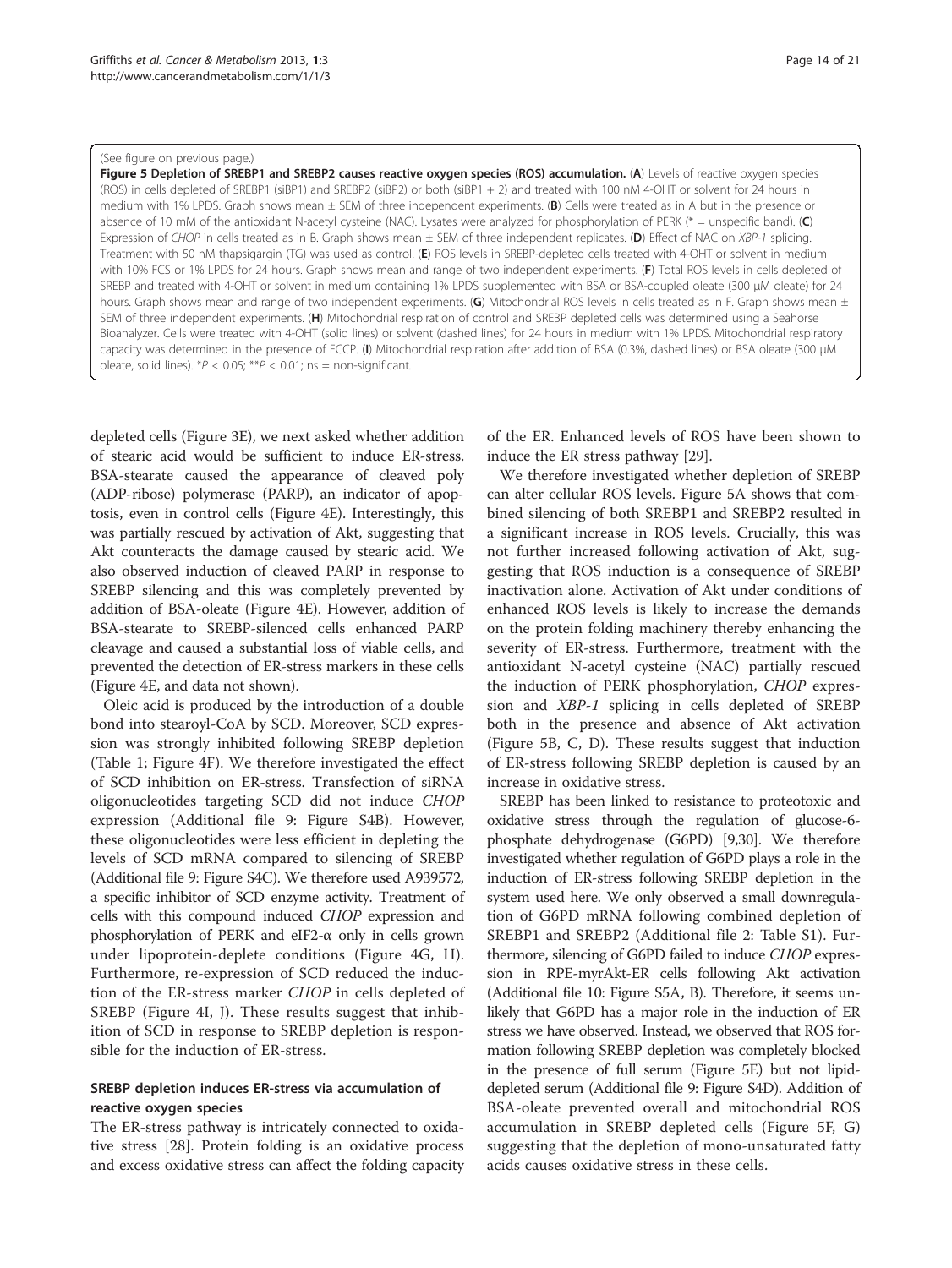We next investigated the effect of SREBP depletion on mitochondrial respiratory activity. We found that basal mitochondrial oxygen consumption and total mitochondrial oxidative capacity are reduced in SREBP depleted cells (Figure [5H\)](#page-13-0) and that both functions could be restored by the addition of BSA-oleate (Figure [5I\)](#page-13-0). Together, these results suggest that alterations in cellular lipid composition following SREBP depletion cause mitochondrial dysfunction leading to increased formation of ROS.

# SREBP function is required to support cancer cell viability and tumor growth

The UPR pathway ensures that cells can respond to an excessive load of damaged and misfolded proteins by increasing the protein folding capacity of the ER and inducing ER-associated protein degradation (ERAD) [[28](#page-20-0)]. However, excess and prolonged ER-stress can cause loss of cell viability by inducing apoptosis [[31](#page-20-0)]. Indeed, we found that combined depletion of SREBP1 and SREBP2 induced apoptosis in RPE-myrAkt-ER cells only in lipoprotein-deplete conditions (Figure [6A\)](#page-15-0). Activation of Akt did not rescue the induction of apoptosis by SREBP silencing (Figure [6A\)](#page-15-0).

The Akt/mTORC1 pathway is frequently deregulated in human cancer [[32](#page-20-0)]. We therefore investigated the effect of SREBP depletion in a panel of human cancer cell lines. Combined silencing of SREBP1 and SREBP2 caused apoptosis in four breast cancer cell lines (MCF7, BT549, T47D and HCC1954, Figure [6B\)](#page-15-0). In contrast, silencing of SREBP2 was sufficient to induce apoptosis in MDA-MB231 and MDA-MB468 cells, while SKBR3 were insensitive to SREBP depletion (Figure [6B\)](#page-15-0). Interestingly, all cell lines that were sensitive to SREBP ablation show mutations in a component of the PI3-kinase pathway (PTEN, PIK3CA or KRAS; COSMIC cancer cell line project), while the insensitive SKBR3 cell line is wild type for these genes. This suggests that SREBP may be essential for cancer cells that have activated this signaling axis.

Human glioblastoma multiforme (GBM) is strongly associated with mutations within the PI3-kinase pathway [[33](#page-20-0)]. We therefore investigated the effect of SREBP depletion in U87 glioblastoma cells. Interestingly, these cells were sensitive to ablation of either SREBP1 or SREBP2 suggesting that both transcription factors could have overlapping but non-redundant functions in these cells (Figure [6C](#page-15-0)).

Transduction of U87 cells with an inducible lentiviral expression construct encoding short-hairpin RNA (shRNA) targeting the expression of SREBP1 (Tet-pLKO), resulted in specific depletion of SREBP1 expression after doxycycline treatment without affecting the expression of SREBP2 (Figure [7A](#page-17-0)). Depletion of SREBP1 alone was sufficient to block the induction of lipid synthesis by lipoproteindepletion and reduced the induction of SCD (Figure [7B, C](#page-17-0)). Expression of G6PD was not affected by SREBP1 depletion (Additional file [11](#page-19-0): Figure S6A).

As expected, stable silencing of SREBP1 induced apoptosis in these cells, restricted to lipoprotein-deplete conditions only (Figure [7D\)](#page-17-0). ER-stress was also induced by the depletion of SREBP1 in U87 cells demonstrated by an increase in CHOP expression and phosphorylation of PERK and  $eIF2\alpha$  only under lipoprotein-deplete conditions (Figure [7E, F](#page-17-0)). Crucially, addition of exogenous oleic acid rescued the induction of ER-stress and cell death as indicated by cleavage of PARP, in the SREBP1-depleted cells (Figure [7F\)](#page-17-0). Treatment with the antioxidant NAC was sufficient to block apoptosis in U87 cells where SREBP1 levels have been ablated (Figure [7G\)](#page-17-0). Expression of SREBP1, SREBP2, SCD and CHOP or levels of apoptosis were not affected by doxycycline treatment in U87 cells expressing a scrambled shRNA sequence (Additional file [11](#page-19-0): Figure S6B, C). Together, these data indicate that loss of SREBP1 in U87 cells is sufficient to induce ER-stress and apoptosis, mediated by loss of unsaturated fatty acids and accumulation of ROS.

To investigate the role of SREBP1 in supporting the growth and survival of cancer cells under the conditions encountered by a growing tumor in vivo, we injected U87-Tet-pLKO-shSREBP1 cells into the dorsal flank of nude mice (nu/nu). After tumors were palpable (8 days), mice were divided into two groups, and one group was treated with doxycycline. Tumor growth was followed over 30 days. Depletion of SREBP1 caused a significant reduction in tumor volume and weight (Figure [7H, I](#page-17-0)). When we investigated the efficiency of gene ablation in vivo, we observed a 70 to 80% reduction in SREBP1 mRNA levels after doxycycline treatment (Figure [7J\)](#page-17-0). Histological analysis revealed a reduced density of tumor cells in the doxycycline-treated cohort associated with increased amounts of stromal cells consistent with the reduction in tumor growth (Figure [7K](#page-17-0)). These results confirm that SREBP is essential for the growth and survival of cancer cells under physiological conditions.

# **Discussion**

Protein folding and maturation is an important function of the ER and essential for cell viability. Chaperones and folding enzymes that ensure the correct trafficking and quality control of newly synthesized polypeptide chains are localized to the ER lumen. Accumulation of misfolded proteins following inhibition of protein folding, glycosylation or transport induces the unfolded protein response pathway, a highly regulated stress response cascade that increases the capacity of the ER to cope with the excess protein load. To elucidate the role of lipid metabolism in the regulation of cell growth, we analyzed the effect of SREBP depletion in immortalized human epithelial cells cultured under lipoprotein-deplete conditions.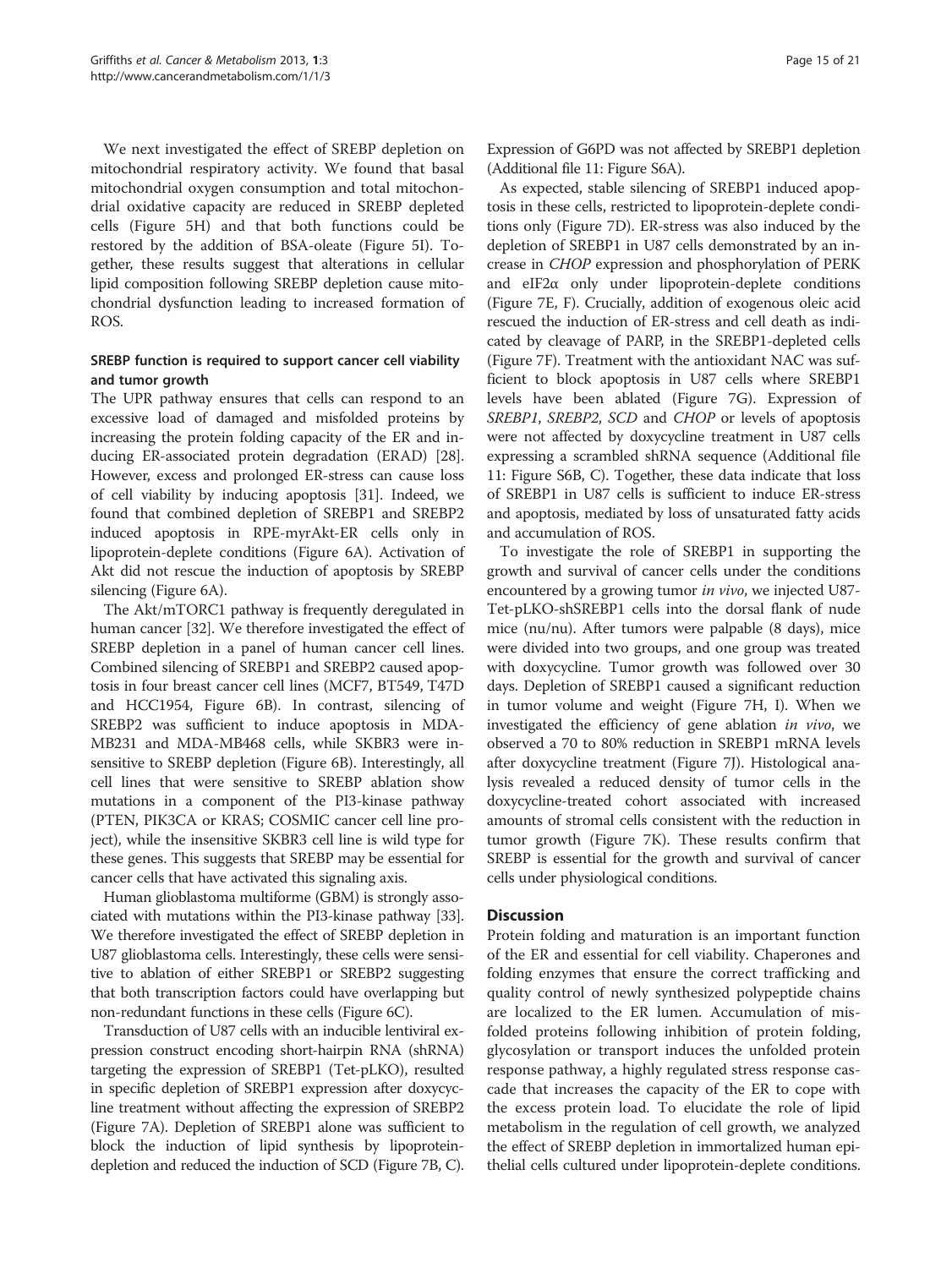<span id="page-15-0"></span>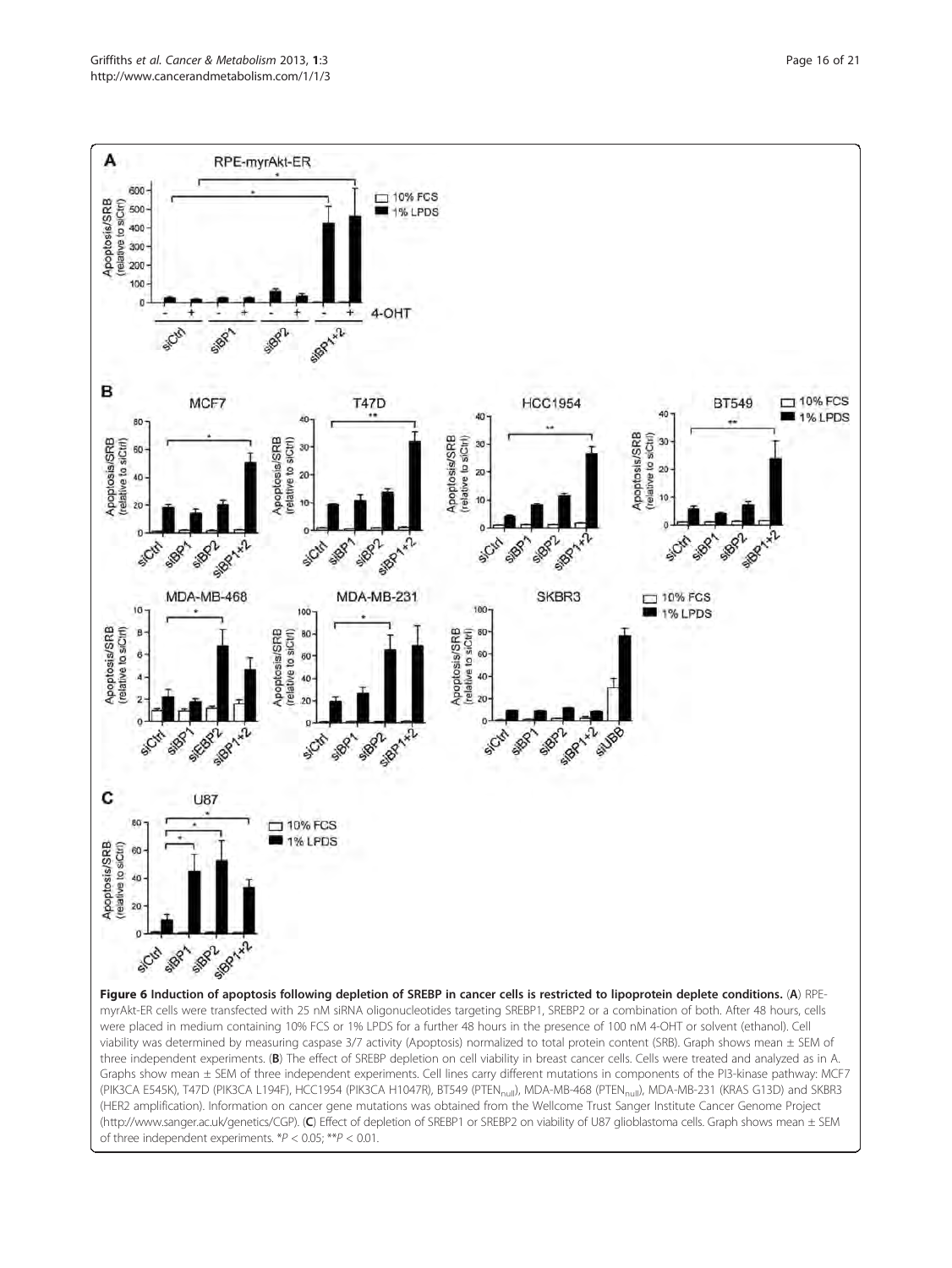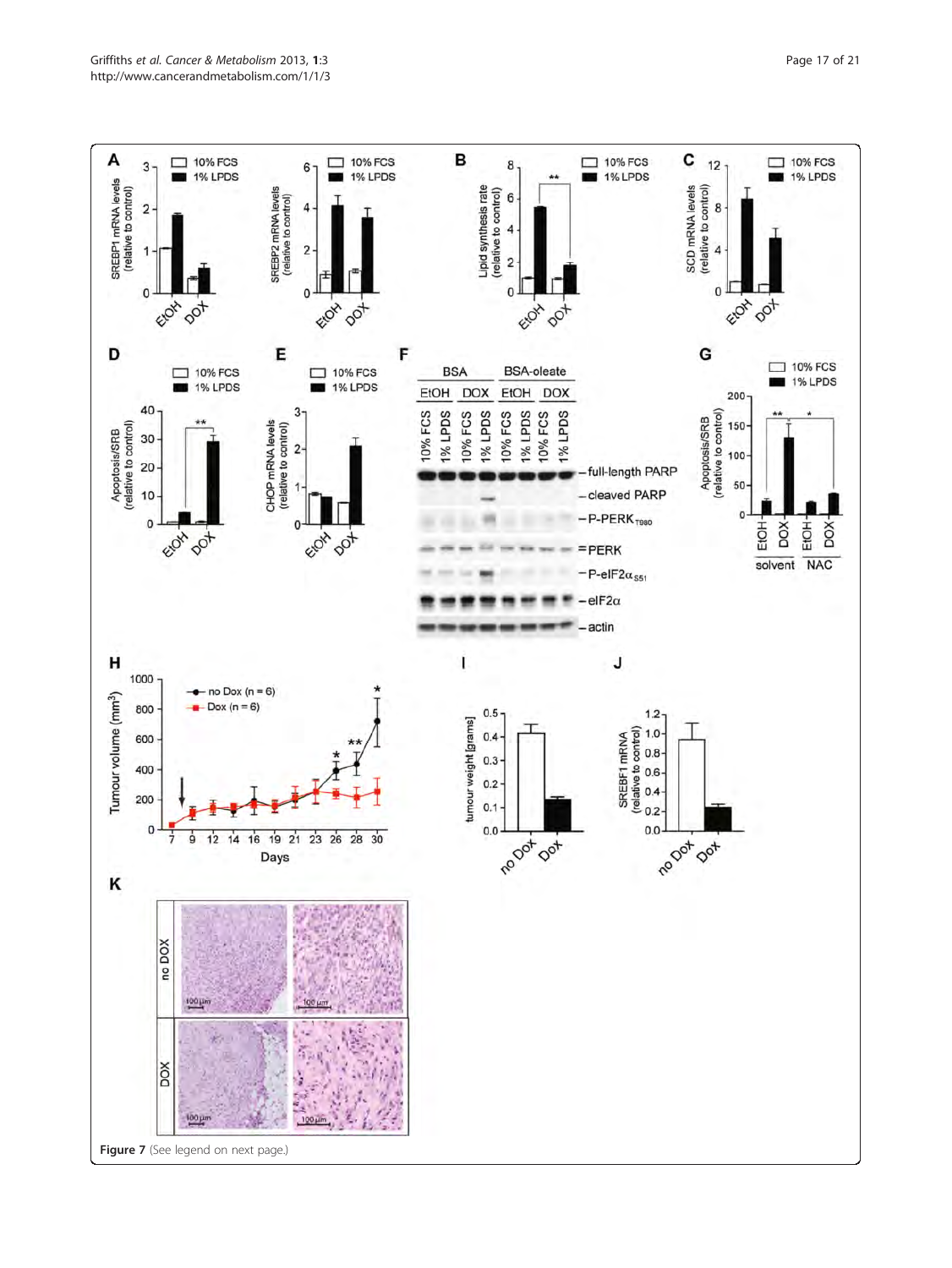#### <span id="page-17-0"></span>(See figure on previous page.)

Figure 7 SREBP1 is essential for cell viability and in vivo tumor growth. (A) U87-GFP-Tet-pLKO-shSREBP1 cells were treated with 1 μα/ml doxycycline or solvent (ethanol) for 48 hours before being placed in medium containing either 10% FCS or 1% LPDS for a further 24 hours. Expression of SREBP1 and SREBP2 was determined. Graphs show mean and range of two independent experiments. (B) Cells were treated as in A and acetate-dependent de novo lipid synthesis was determined. Graph shows mean  $\pm$  SEM of three independent experiments. (C) Expression of stearoyl-CoA desaturase (SCD) in U87 cells depleted of SREBP1. Graph shows mean and range of two independent experiments. (D) Induction of apoptosis was determined in cells depleted of SREBP1. Cells were treated with 1 μg/ml doxycycline or solvent for 48 hours before being placed in medium containing either 10% FCS or 1% lipoprotein depleted serum (LPDS) for the final 64 hours. Graph shows mean ± SEM of three independent experiments. (E) Expression of CHOP in cells treated as in A. Graph shows mean and range of two independent experiments. (F) Cells were treated with 1 μg/ml doxycycline or solvent for 48 hours before being placed in medium containing either 10% FCS or 1% LPDS for the final 24 hours. Lysates were analyzed for cleaved PARP and PERK and eIF2a phosphorylation. (G) Cells were treated as in D but 10 mM NAC was added prior to placing into lipoprotein-deplete conditions. Graph shows mean ± SEM of three independent experiments. (H) Nude mice (nu/ nu, 6 per group) were injected subcutaneously with 5x10<sup>6</sup> U87-GFP-Tet-pLKO-shSREBP1 cells. Silencing was induced in the treatment group by addition of doxycycline to the food (day 8). Tumor volumes were determined over 30 days. Graph shows mean  $\pm$  SEM. (I) Weight of tumors at day 30. Graph shows mean ± SEM. (J) Expression of SREBP1 in tumors at day 30. Graph shows mean ± SEM. (K) Histological analysis of tumors (hematoxylin and eosin staining).  $*P < 0.05$ ;  $**P < 0.01$ .

These conditions ensure that cells rely mainly on *de novo* lipid synthesis as the uptake of lipoproteins and free fatty acids from the medium is minimized. We observed that depletion of SREBP induces a transcriptional signature indicative of ER-stress and the UPR pathway. SREBP depletion activates the ER-stress kinase PERK resulting in increased phosphorylation of eIF2α. This was blocked by the chemical chaperone PBA suggesting that induction of PERK following SREBP depletion is caused by misfolded proteins. SREBP depletion also induced splicing of XBP-1 mRNA suggesting that the IRE1 arm of the ER-stress pathway is engaged. However, although we observed ATF6 target genes as part of the gene signature induced following SREBP depletion, cleavage of the ATF6 protein was not detected. This could be explained by the substantial overlap between the transcriptional programs regulated by the different arms of the ER-stress response as many ER-stress target genes, including CHOP, are regulated by both ATF4 and ATF6 [\[16,19,34](#page-20-0),[35](#page-20-0)].

Interestingly, induction of PERK and eIF2 $\alpha$  phosphorylation was enhanced by Akt activation. It has been shown previously that aberrant activation of mTORC1 by loss of TSC1 or TSC2 activates the UPR by increasing the protein load in the ER [\[1](#page-19-0)[,36](#page-20-0)]. In our cell system, activation of Akt in the presence of SREBP was not sufficient to induce ER-stress. However, induction of the UPR markers was enhanced when Akt was activated in SREBP depleted cells, suggesting that increased protein synthesis aggravates ER-stress when SREBP is absent. It is likely that induction of protein synthesis by the Akt/ mTORC1 signaling axis increases the demand for protein folding, trafficking and quality control within the ER. Moreover, depletion of SREBP blocked Akt-dependent protein synthesis, thus implying cross-talk between the protein and lipid synthesis pathways.

We observed downregulation of several enzymes within the fatty acid and cholesterol biosynthesis pathways following SREBP depletion. Previous reports have shown that inhibition of FASN induces ER-stress and loss of viability in breast cancer cells [[37](#page-20-0)]. However, we found that inhibition of fatty acid or cholesterol biosynthesis alone was not sufficient to induce ER-stress in the cell line used here suggesting that additional components of the transcriptional program downstream of SREBP are required to prevent ER-stress. Among the genes most strongly inhibited by combined deletion of both transcription factors in our study were enzymes that catalyze fatty acid desaturation. We found that SREBP depletion caused a reduction in the levels of the unsaturated forms of several major lipid species. Desaturation alters the physical properties of lipids and is

likely to have dramatic consequences for the function of structural lipids. Depletion of unsaturated fatty acids decreases the fluidity of the lipid bilayer and is likely to affect many processes that depend on biological membranes, including the synthesis, glycosylation and targeting of proteins. Indeed, inhibition of SCD has been shown to induce CHOP expression and apoptosis in cancer cells [[38](#page-20-0),[39](#page-20-0)]. We found that addition of exogenous oleate or re-expression of SCD was sufficient to prevent ER-stress caused by SREBP depletion. Oleate has also been shown to prevent abnormal lipid distribution and ER-expansion caused by palmitate in skeletal muscle cells [[40](#page-20-0)].

We also found that depletion of SREBP increased cellular ROS levels and impaired mitochondrial respiratory capacity. Importantly, phosphorylation of PERK and splicing of XBP-1 following SREBP depletion were blocked by antioxidant treatment suggesting that ROS formation is essential for the engagement of this stress response pathway. The mechanism of regulation of the ER-stress response by ROS is only poorly understood but may involve direct activation of PERK [[29](#page-20-0)]. Protein folding by the endoplasmic oxidoreductin 1-like protein (ERO1) is a highly oxidative process [\[41\]](#page-20-0) and could be impaired under conditions of oxidative stress. Importantly, ROS induction and inhibition of mitochondrial respiratory capacity was abolished by oleate, suggesting that alterations in lipid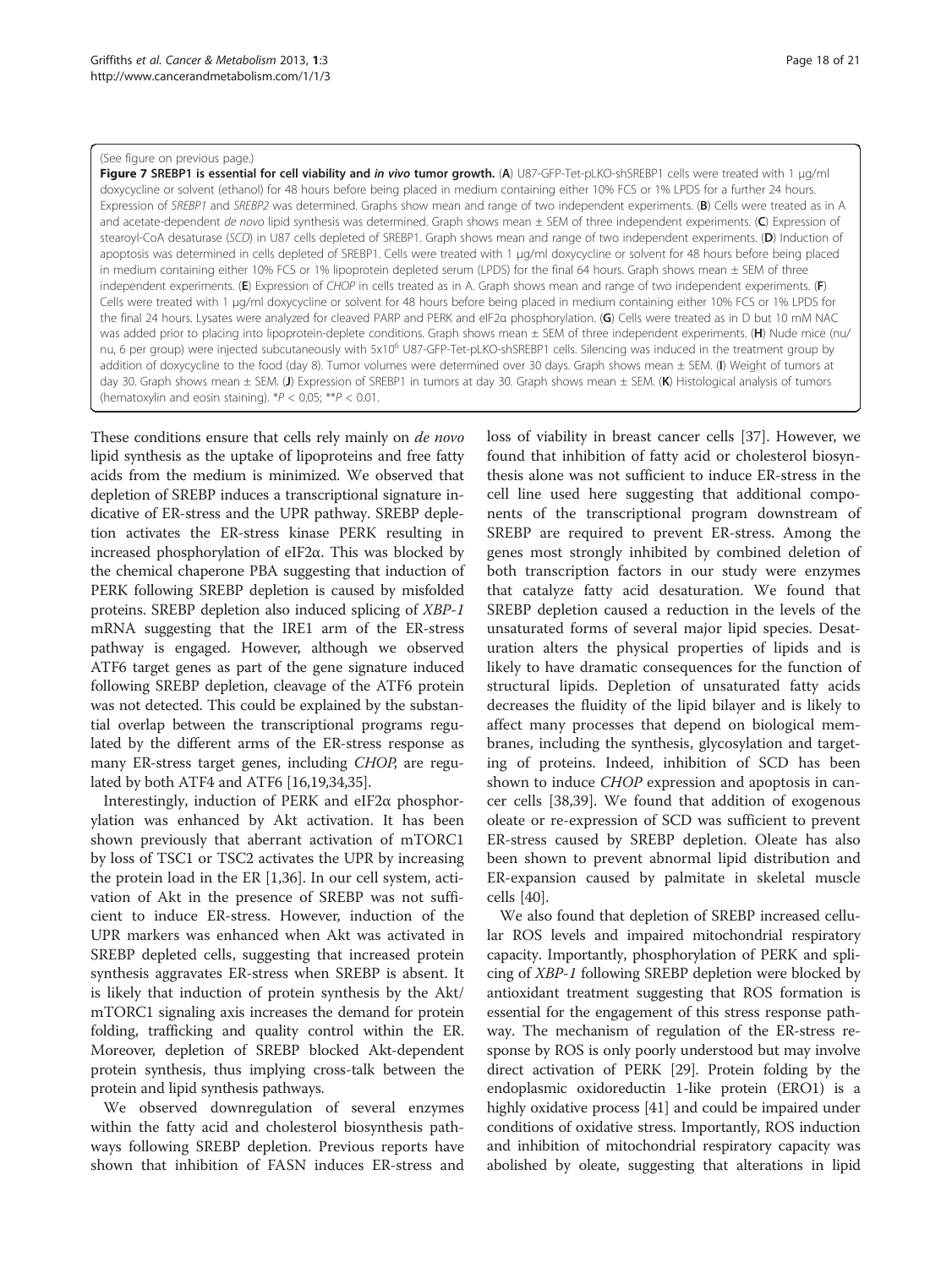<span id="page-18-0"></span>composition cause mitochondrial dysfunction leading to oxidative stress in SREBP-depleted cells.

Our results also demonstrate that SREBP function is crucial for cell survival in lipoprotein-deplete conditions. Prolonged or excessive ER-stress leads to the induction of apoptosis [\[31\]](#page-20-0). Interestingly, the sensitivity to SREBP depletion was not restricted to RPE cells but could also be demonstrated in a panel of breast cancer cell lines in which the PI3-kinase pathway is activated by loss of function of PTEN or activating mutations in PIK3CA or KRAS. Depletion of SREBP1 was sufficient to induce apoptosis in U87 glioblastoma cells in vitro, which was restricted to lipoprotein-deplete conditions. However, SREBP1 function was essential for tumor formation suggesting that exogenous lipids are indeed limited under the physiological conditions encountered by cancer cells in vivo. Many cancer cells overexpress lipid metabolism enzymes and reactivate de novo fatty acid biosynthesis, but the exact mechanisms of this metabolic switch and its advantages for tumor growth are still unclear [\[42,43](#page-20-0)]. Enhanced fatty acid biosynthesis, elongation and desaturation are likely to be crucial to fulfill the cellular demand of lipids for membrane biogenesis during cell growth and proliferation. Silencing of acetyl-CoA carboxylase-α (ACACA) inhibits the proliferation of LnCAP prostate cancer cells [\[44\]](#page-20-0), and inhibition of SREBP2 processing was found to reduce the viability of prostate cancer cells, particularly in lipoprotein deficient serum [[45](#page-20-0)]. Our findings suggest that lipid synthesis and desaturation are also required to support the increased rate of protein synthesis in rapidly proliferating cancer cells. Activation of SREBP by the Akt/mTORC1 pathway may therefore decrease the dependence of cancer cells on exogenous lipids usually provided by the bloodstream. This may be particularly important under conditions of limited access to serum-derived factors such as those present in less vascularized regions of solid tumors.

## Conclusions

This study demonstrates that SREBP is essential for cancer cell survival and has a role in the regulation of lipid metabolism, protein homeostasis, stress response and cellular redox balance. Depletion of SREBP in the absence of exogenous lipids results in reduced levels of unsaturated fatty acids and leads to induction of ER-stress, ROS accumulation and inhibition of global protein synthesis. This suggests that SREBP is required for the coordinated regulation of lipid and protein biosynthesis, two essential processes required for Akt-dependent cell growth. We also found that depletion of SREBP induces apoptosis in a panel of breast cancer cell lines only in the absence of serum lipoproteins. Furthermore, depletion of SREBP1 induced ER-stress and apoptosis in U87 glioblastoma cells and blocked tumor formation in a xenograft

model, indicating that extracellular lipids may be a limiting factor for tumor growth in vivo.

Taken together, our findings suggest that cellular lipid synthesis and desaturation are essential for the survival of cancer cells under physiological nutrient conditions. It is possible that cancer cells induce SREBP and *de novo* lipid synthesis as a response to the reduced amounts of lipids available within the tumor microenvironment, and that SREBP-dependent lipid synthesis and desaturation become essential for cancer cell growth and survival under these conditions. Targeting these processes could therefore provide novel strategies for cancer treatment.

#### Availability of supporting data

The data sets supporting the results of this article are included within the article and in the Additional file 1 supplementary information.

## Additional files

#### [Additional file 1:](http://www.biomedcentral.com/content/supplementary/2049-3002-1-3-S1.doc) Supplemental Information.

[Additional file 2:](http://www.biomedcentral.com/content/supplementary/2049-3002-1-3-S2.pdf) Table S1. List of 416 genes regulated by SREBP1 and SREBP2 in a cooperative manner. Genes identified by Illumina microarray analysis as regulated by combined silencing of SREBP1 and SREBP2 by oneway ANOVA (analysis of variance) of quantile-normalized data using an FDR of 0.01. The columns list signal intensity and fold change over the respective control siRNA treated sample. Data represent three biologically independent experiments.

[Additional file 3:](http://www.biomedcentral.com/content/supplementary/2049-3002-1-3-S3.tiff) Figure S1. Validation of microarray experiment. RNA from cells after single or combined silencing of SREBP1 and SREBP2 treated with 100 nM 4-OHT or solvent (ethanol) for 24 hours in medium containing 1% lipoprotein deficient serum (LPDS) was used to determine the expression of selected upregulated and downregulated genes. Graph shows mean  $\pm$  SD of two independent experiments.

[Additional file 4:](http://www.biomedcentral.com/content/supplementary/2049-3002-1-3-S4.tiff) Figure S2. Silencing of SREBP1 and SREBP2 using different siRNA sequences induces eIF2α phosphorylation and CHOP expression. (A) RPE-myrAkt-ER cells were transfected with different combinations of siRNA oligonucleotides specific for SREBP1 (siBP1#1 or siBP1#2) or SREBP2 (siBP2#1 or siBP2#4) or pools of four oligonucleotides targeting either gene (siBP1 + 2 pool). At 72 hours post-transfection, cells were placed into medium supplemented with 1% LPDS and treated with 100 nM 4-OHT or solvent (ethanol) for 24 hours. Lysates were analyzed for expression of SREBP1, SREBP2, phospho eIF2α (serine 51) and total eIF2α by immunoblotting. Actin was used as a loading control. (B) RNA from cells treated in parallel to A was used to determine expression of SREBP1, SREBP2 and CHOP by qRT-PCR. Graphs show mean  $\pm$  SD of two independent experiments.

[Additional file 5:](http://www.biomedcentral.com/content/supplementary/2049-3002-1-3-S5.tiff) Figure S3. Inhibition of fatty acid or cholesterol biosynthesis is not sufficient to induce ER-stress. (A) Parental RPE-hTERT cells were placed in medium containing 1% LPDS for 24 hours and treated with 20 μM fatostatin, 45 μM C75, 40 μM cerulenin or 10 μM compactin (mevastatin) for the final 1, 3 or 6 hours or with 50 nM thapsigargin (TG) for the last 6 hours. Whole cell lysates were analyzed for expression and phosphorylation of PERK and eIF2α. (B) Expression of the SREBP target genes FASN and SCD in cells treated with 20 μM fatostatin for 1, 3 or 6 hours in medium containing 1% LPDS. Graph shows mean ± SD of two independent experiments. (C) RPE-myrAkt-ER cells were transfected with siRNA oligonucleotides targeting the indicated genes. At 72 hours post-transfection, cells were placed into medium supplemented with 1% LPDS and treated with 100 nM 4-OHT or solvent for 24 hours. Expression of CHOP was determined by qRT-PCR. Graph shows mean ± SD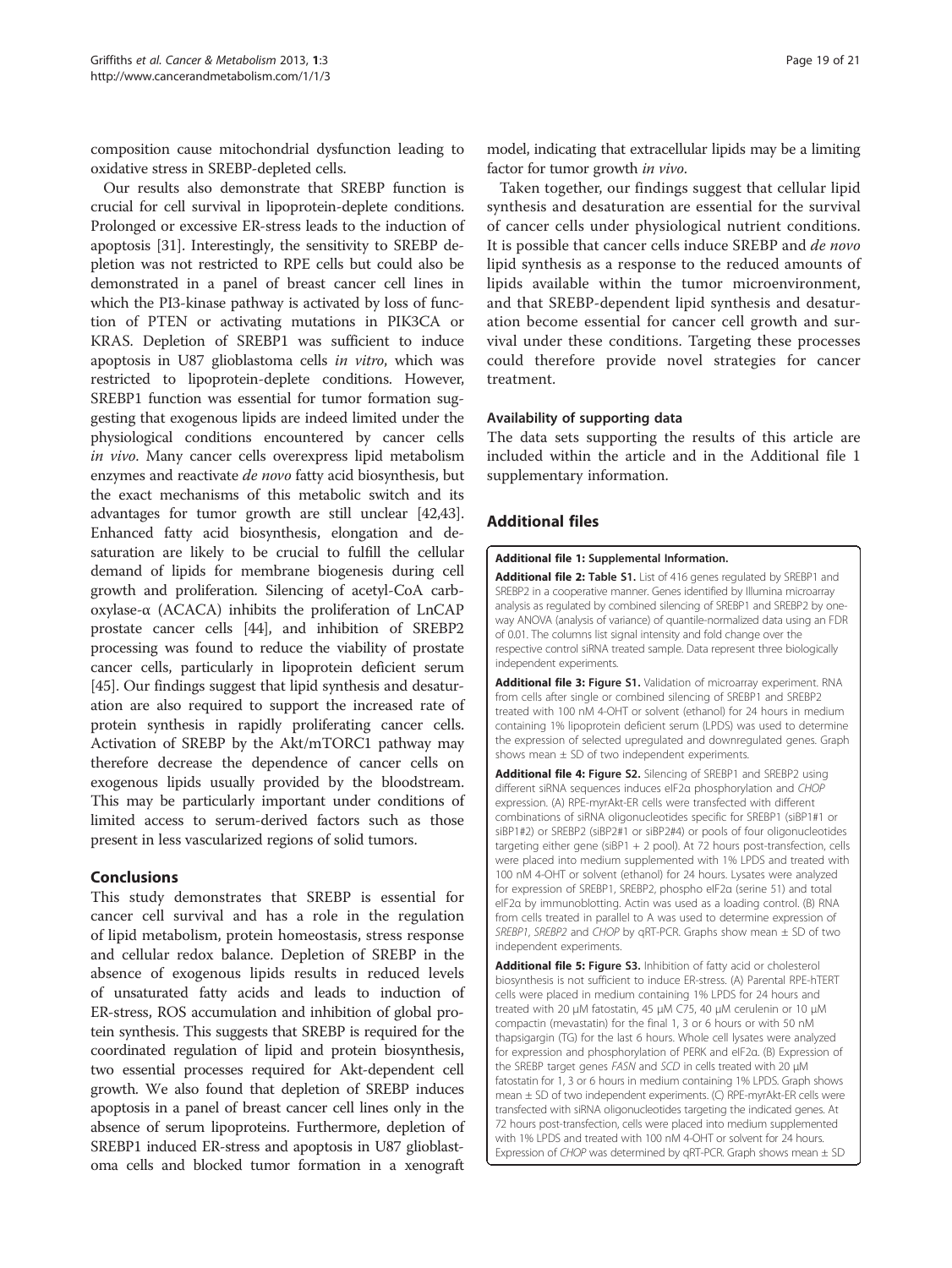<span id="page-19-0"></span>of two independent experiments. (D) Efficiency of downregulation of SREBP1 and SREBP2 after siRNA transfection was determined by qRT-PCR. Graphs show mean  $\pm$  SD of two independent experiments. (E) Efficiency of downregulation of each target gene following SREBP depletion or genespecific siRNA transfection was determined by qRT-PCR. Graphs show mean  $\pm$ SD of two independent experiments.

[Additional file 6:](http://www.biomedcentral.com/content/supplementary/2049-3002-1-3-S6.pdf) Table S2. SREBP depletion causes marked changes in cellular lipid composition. Lipid concentrations in RPE-myrAkt-ER were analyzed in cells following silencing of SREBP1 or SREBP2 or after combined ablation of both genes. Cells were placed in medium supplemented with 1% LPDS and treated with 100 nM 4-OHT or solvent (ethanol) for 24 hours. Lipid concentrations were determined by mass spectrometry and normalized to protein concentration. The two values represent biologically independent experiments.

[Additional file 7:](http://www.biomedcentral.com/content/supplementary/2049-3002-1-3-S7.pdf) Table S3. SREBP depletion causes a shift from unsaturated to saturated lipid species. Composition of the major lipid species was analyzed in RPE-myrAkt-ER cells after silencing of SREBP1 or SREBP2 or after combined ablation of both genes. Cells were placed in medium supplemented with 1% LPDS and treated with 100 nM 4-OHT or solvent (ethanol) for 24 hours. Values represent the amount of a given lipid as % of total lipids within its class. The two values represent biologically independent experiments.

#### [Additional file 8:](http://www.biomedcentral.com/content/supplementary/2049-3002-1-3-S8.pdf) Table S4. Saturation levels.

[Additional file 9:](http://www.biomedcentral.com/content/supplementary/2049-3002-1-3-S9.tiff) Figure S4. Silencing of SREBP1 and SREBP2 induces PERK phosphorylation and ROS in medium supplemented with lipid depleted serum. (A) Cells depleted of SREBP1 and SREBP2 were placed in medium supplemented with 10% lipid depleted serum (LDS), treated with 100 nM 4-OHT or solvent (ethanol) for 24 hours. Lysates were analyzed for phosphorylation of Perk. Actin is used as loading control. (B) RPE-myrAkt-ER cells were transfected with siRNA oligonucleotides targeting SREBP1 and SREBP2 (siBP1+2) or SCD (siSCD). At 72 hours post-transfection, cells were placed into medium supplemented with 1% LPDS and treated with 100 nM 4-OHT or solvent for 24 hours. Expression of CHOP was determined by qRT-PCR. Graph shows mean ± range of two independent experiments. (C) Efficiency of downregulation of SCD after siRNA transfection was determined by qRT-PCR. Graphs show mean ± range of two independent experiments. (D) Cells treated as in A were used to determine ROS levels by CM-H2DCFDA staining and FACS analysis. Graph shows mean ± range of two independent experiments.

[Additional file 10:](http://www.biomedcentral.com/content/supplementary/2049-3002-1-3-S10.tiff) Figure S5. Silencing of glucose-6-phosphate dehydrogenase does not induce ER-stress. RPE-myrAkt-ER cells were transfected with siRNA oligonucleotides targeting SREBP1 and SREBP2 or glucose-6-phosphate dehydrogenase (G6PD). At 72 hours posttransfection, cells were placed into medium supplemented with 1% LPDS and treated with 100 nM 4-OHT or solvent (ethanol) for 24 hours. Graphs show mean  $\pm$  SD of two independent experiments. (A) RNA was used to determine expression of CHOP by qRT-PCR. (B) Efficient depletion of G6PD was determined by qRT-PCR.

[Additional file 11:](http://www.biomedcentral.com/content/supplementary/2049-3002-1-3-S11.tiff) Figure S6. Expression of G6PD in U87 cells after silencing of SREBP1 and controls using a non-targeting shRNA sequence. (A) U87 cells expressing inducible shRNA targeting SREBP1 (U87-shSREBP1) were treated with 1 μg/ml doxycycline or solvent for 48 hours and then placed in medium containing either 10% FCS or 1% LPDS for a further 24 hours. Expression of G6PD mRNA was determined by qPCR. Graphs show mean ± SEM of three independent experiments. (B) U87 cells expressing a scrambled shRNA sequence (U87-shScr) were treated as in A. Expression of SREBP1, SREBP2, SCD and CHOP was determined by qRT-PCR. Graphs show mean  $\pm$  SD of two independent experiments. (C) Induction of apoptosis (caspase 3/7 activity) was determined in U87 cells expressing a scrambled shRNA sequence. Cells were treated with 1 μg/ml doxycycline or solvent for 48 hours before being placed in medium containing either 10% FCS or 1% LPDS for a further 48 hours. Graph shows mean  $\pm$  SEM of three independent experiments.  $P < 0.05$ ; n.s. = non significant.

#### Abbreviations

ACLY: ATP-citrate lyase; ATF: Activating transcription factor; BSA: Bovine serum albumin; CHOP: C/EBP-homologous protein; DMEM: Dulbecco's modified Eagle's medium; EGFR: Epidermal growth factor receptor;

eIF2α: eukaryotic translation initiation factor-2 α-subunit; ER: Endoplasmic reticulum; ERAD: Endoplasmic reticulum associated protein degradation; FASN: Fatty acid synthase; FCS: Fetal calf serum; FDR: False discovery rate; GBM: Glioblastoma multiforme; GSEA: Gene-Set Enrichment Analysis; G6PD: Glucose-6-phosphate dehydrogenase; HMGCR: HMG-CoA reductase; HMGCS: HMG-CoA synthase; INSIG1: Insulin-induced gene; IRE1: Inositolrequiring protein-1; ISR: Integrated stress response; LC-MS: Liquid chromatography-mass spectrometry; LDLR: Low-density lipoprotein receptor; LDS: Lipid depleted serum; LPDS: Lipoprotein depleted serum; mTORC1: mammalian target of rapamycin complex 1; OCR: Oxygen consumption rate; PERK: Eukaryotic translation initiation factor 2-alpha kinase 3; qRT-PCR: quantitative reverse transcriptase PCR; ROS: Reactive oxygen species; SCD: Stearoyl-CoA desaturase; SREBP: Sterol regulatory element binding protein; SCAP: SREBP cleavage activating protein; TCA: Trichloracetic acid; TSC1/TSC2: Tuberous sclerosis complex protein 1/2; UPR: Unfolded protein response; XBP-1: X-box binding protein 1; 4-OHT: 4-hydroxy tamoxifen.

#### Competing interests

The authors declare that they have no competing interests.

#### Authors' contributions

BG did the microarray analysis, performed most experiments in human retinal pigment epithelial cells and human breast cancer cells and participated in the design of the study and writing of the manuscript; CAL analyzed SREBP in U87 cells, developed the U87 shSREBP cells, participated in the design of the study and contributed to the writing of the manuscript; KB provided the U87 glioblastoma cells and essential conceptual insight; SR performed the in vivo studies; QZ performed the lipidomics analysis; ECF analyzed ER-stress in U87 cells and contributed to the writing of the manuscript; SK performed some qPCR analyses; BP analyzed gene expression in U87 cells; HM performed some ROS detection assays; PE analyzed the microarray data; MW analyzed the lipidomics data and helped with coordination of the study; ALH was involved in the design and coordination of the study; AS conceived and coordinated the study and wrote the manuscript. All authors read and approved the final manuscript.

#### Acknowledgements

The authors would like to thank Julian Downward, Regina Young and Celeste Simon for critical discussion. They also thank the LRI Research Services, particularly Julie Bee (LRI Biological Resource Unit) for help with in vivo experiments; and Bradley Spencer-Dene and Gordon Stamp (LRI Histopathology Service) for tissue analysis. They also thank Charles Mein and Lia Di Faveri (Genome Centre, Barts and the London School of Medicine and Dentistry) for microarray analysis. This work was funded by Cancer Research UK and the Biotechnology and Biological Sciences Research Council (BBSRC).

#### Author details

<sup>1</sup>Gene Expression Analysis Laboratory, Cancer Research UK London Research Institute, 44 Lincoln's Inn Fields, London WC2A 3LY, UK. <sup>2</sup>CRUK Growth Factor Group, The Weatherall Institute of Molecular Medicine, University of Oxford, John Radcliffe Hospital, Headington, Oxford OX3 9DS, UK. <sup>3</sup>The Babraham Institute, Babraham Research Campus, Cambridge CB22 3AT, UK. 4 Bioinformatics and Biostatistics Service, Cancer Research UK London Research Institute, 44 Lincoln's Inn Fields, London WC2A 3LY, UK. <sup>5</sup>Present address: Koch Institute for Cancer Research, Massachusetts Institute of Technology, Cambridge, Massachusetts 02139, USA. <sup>6</sup>Present address Kennedy Institute of Rheumatology, Imperial College, 65 Aspenlea Road, London, Hammersmith W6 8LH, UK.

#### Received: 18 June 2012 Accepted: 12 October 2012 Published: 23 January 2013

#### References

- 1. Ma XM, Blenis J: Molecular mechanisms of mTOR-mediated translational control. Nat Rev Mol Cell Biol 2009, 10:307–318.
- 2. Laplante M, Sabatini DM: An emerging role of mTOR in lipid biosynthesis. Curr Biol 2009, 19:R1046–R1052.
- Lewis CA, Griffiths B, Santos CR, Pende M, Schulze A: Regulation of the SREBP transcription factors by mTORC1. Biochem Soc Trans 2011, 39:495–499.